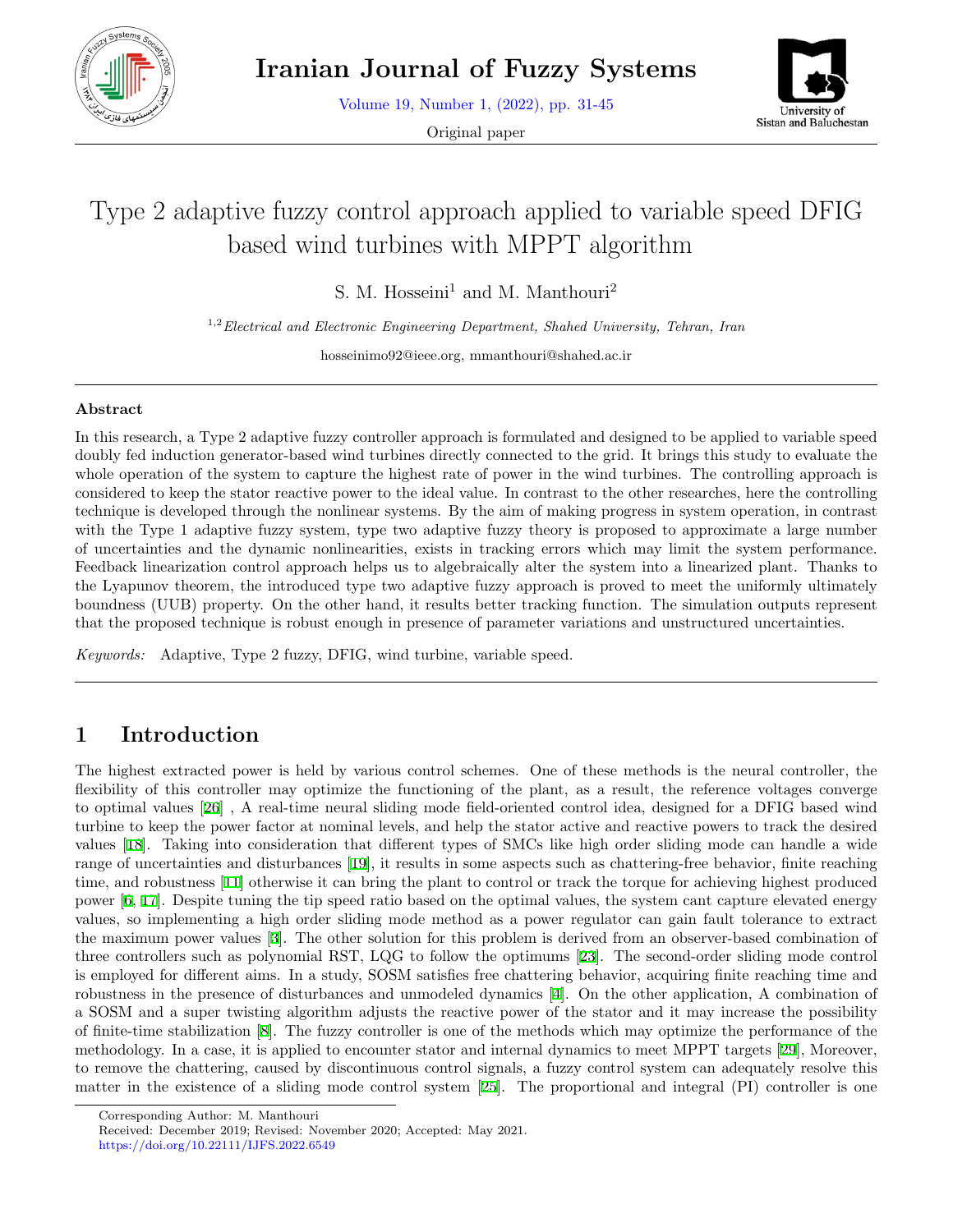of the methods to reject the uncertainties and disturbances, and tuning the related gains are met by utilizing swarm optimization, genetic algorithm, artificial intelligence, and gain scheduling methods. The PI technique can be replaced with FIS in rotor speed, stator active and reactive power controls. For DC link voltage control, it is offered to apply a fuzzy logic gain tuner to update the PI controller to yield a robust performance [[27\]](#page-14-2). The combination of an adaptive system and fuzzy control is analyzed for many cases. In PMSMs, for speed tracking, an adaptive fuzzy control provides robustness in the system with structured and unstructured uncertainties [[15](#page-13-7)], if the above approach being configurated as an estimator of nonlinearities, the backstepping procedure helps to increase the possibility of optimal and robust responses [\[13](#page-13-8)]. Furthermore, a robust adaptive control design is suggested to regulate a class of nonlinear system with parametric uncertainties and unknown nonlinearities arise by modeling errors, disturbances, and time changes based on triangular bounds assumption [\[24](#page-13-9)]. A controller based on SMC, Interval type 2 fuzzy logic system as an estimator and adaptive control system in non-stationary condition, encounters all types uncertainties, and human expert knowledge holds a crucial part of the design [[20\]](#page-13-10), Unless, all these methods may need to simplify the DFIG model, but a nonlinear state feedback control can do the trick for both generator control and aero turbine control. This model will grow the system efficiency, as the two separated controllers are designed for both generator and aero turbine control [[5\]](#page-12-3). In addition, to overcome the simplifying assumptions, designers can use a nonlinear state feedback controller, consisted of both DFIG control and aero turbine predictive control on low speed region. The whole control approach leads to a development in the trade-off between efficiency and complexity [[2](#page-12-4)].

### **2 Wind turbine scheme**

 $c_1 = 0.5176$ ,

<span id="page-1-0"></span>A simple structure of doubly fed induction generator-based wind turbine is shown in Figure [1](#page-1-0) The wind turbine propeller is connected to gearbox and then by a non-rigid shaft, it is assembled to the doubly fed induction generator. This system comprises two parts: The rotor and the stator. As the gearbox is connected to the rotor winding of DFIG by means of a non-rigid shaft which is supplied with a two directional converter, the stator winding is directly linked to the grid. In this paper, the amplitude and the position of rotor voltage vector is considered to be tuned.



Figure 1: Simplified DFIG based wind turbine.

The aerodynamic power or so-called mechanical power extracted by the WT can be formulated as below [[4,](#page-12-2) [7,](#page-12-5) [29](#page-14-1)] and all parameters and variables can be found in Tables [1](#page-2-0) and [2](#page-9-0)

$$
P_p = 0.5 \mathcal{P} \pi R^2 C_p(\lambda, \beta) v_r^3. \tag{1}
$$

For a wind turbine with fixed pitch angle, maximum theorical value of  $C_p(\lambda, \beta)$  according to the Betz limit, the tip-speed ratio will reach to a unique peak point  $\lambda_{peak}$ . In this study, to maximize the value of  $C_p$ , given by (2), the power coefficient can be chosen as below [[21,](#page-13-11) [30\]](#page-14-3).

$$
C_p(\lambda, \beta) = c_1 (c_2 n - c_3 \beta - c_4) e^{-c_5 n} + c_6 \lambda.
$$
  
\n
$$
n = \frac{1}{\lambda + c_7 \beta} - \frac{c_8}{\beta^3 + 1}.
$$
  
\n
$$
c_2 = 116 \ , \ c_3 = 0.4 \ , \ c_4 = 5 \ , \ c_5 = 21 \ , \ c_6 = 0.0068 \ , \ c_7 = 0.08 \ , \ c_8 = 0.035.
$$
  
\n(2)

The tip speed ratio ( $\lambda$ ) plays a key role in formulating the aerodynamic torque  $\mathcal{T}_{ar}$ , based on the following formula,

$$
\lambda = \frac{R\Omega_t}{v_r} = \frac{R\Omega}{Gv_r}.\tag{3}
$$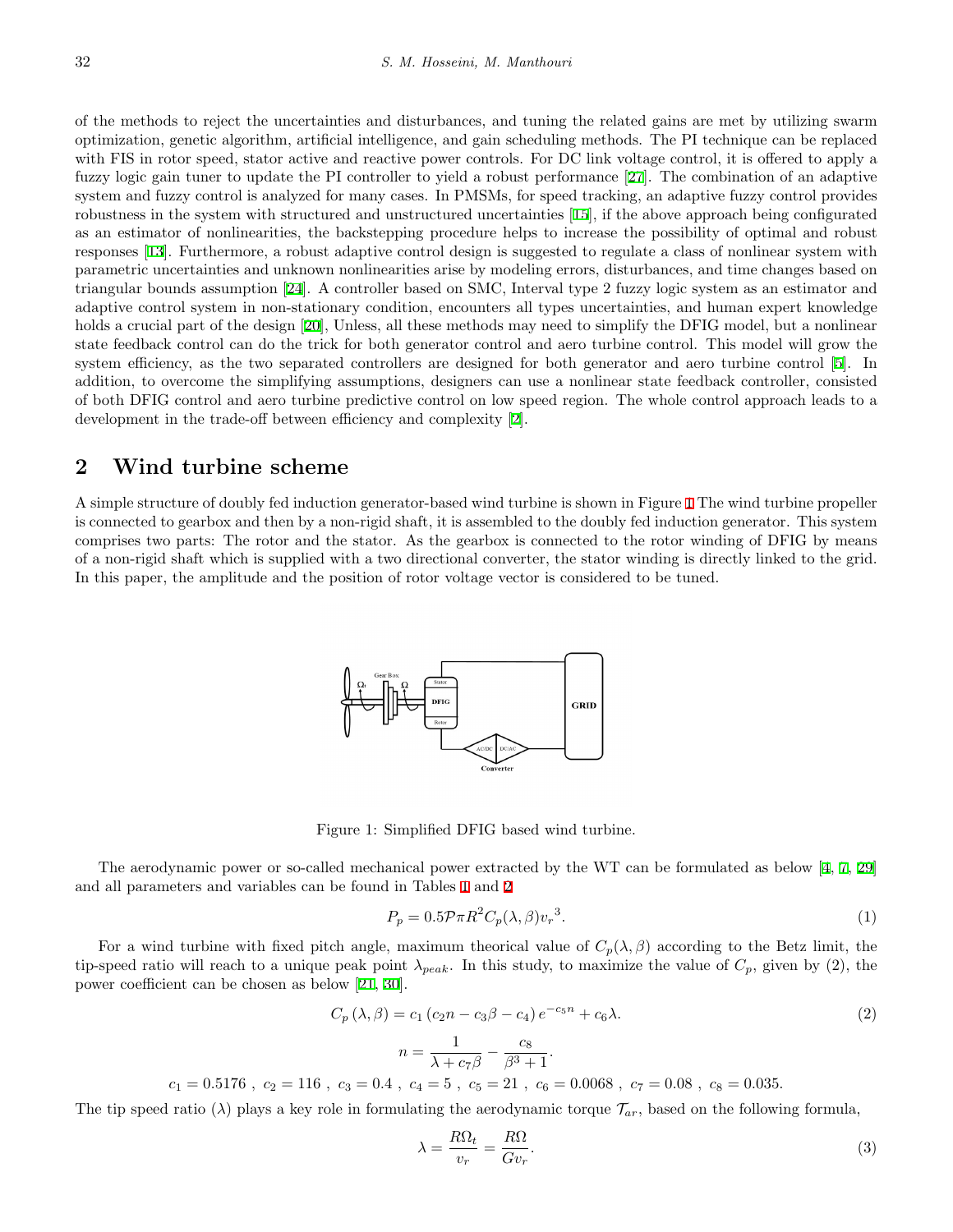<span id="page-2-0"></span>In which, *R*, Ω and *G* determines in order, the rotor radius, the generator speed and transmission ratio in gear box. Here,  $\delta$  is named as the total coefficient of leakage flux.

$$
\mathcal{T}_{ar} = \frac{P_p}{\Omega_{total}} = \frac{1}{\lambda^3} \mathcal{P} R^5 \pi C_p(\lambda, \beta) \Omega_t^2.
$$
\n
$$
\delta = (1 - \left(\frac{M^2}{L_r L_s}\right)).
$$
\n(4)

| Table 1: Parameters used to calculate the aerodynamic torque |  |  |
|--------------------------------------------------------------|--|--|
|                                                              |  |  |

| Parameter        | Value       | Name                  |
|------------------|-------------|-----------------------|
| $C_{p-max}$      | 0.48        | Max power coefficient |
|                  | 1.221       | Air density           |
|                  | $2^{\circ}$ | Blade pitch angle     |
| $\lambda_{peak}$ | 8.1         | Tip speed ratio       |

2-1) Doubly Fed induction generator and mechanical Dynamics representation: This system contains some parameters as below:

<span id="page-2-1"></span>*R*: resistance, *L*: inductance, *M*: Mutual inductance, *V*: Voltage, *I*: Current,  $\Psi$  : flux,  $\theta_s$  : electrical angles of stator,  $\theta_r$ : electrical angles of rotor,  $\theta_m$ : rotor mechanical position  $\omega_s = \frac{d\theta_s}{dt}$ ,  $\omega_r = \frac{d\theta_r}{dt}$ ,  $\omega = \frac{d\theta_m}{dt}$ : stator, rotor and shaft electrical frequencies The equations of dynamic model for DFIG in a random rotating d-q frame is expressed as (The indexed s and r indicate stator and rotor and also d-q is related to synchronous reference frame indices)

$$
\begin{cases}\n\dot{V}_{s_d} = \dot{\psi}_{s_d} - \omega_s \psi_{s_q} + R_s I_{s_d} \\
\dot{V}_{s_q} = \dot{\psi}_{s_q} - \omega_s \psi_{s_d} + R_s I_{s_q} \\
\dot{V}_{r_d} = \dot{\psi}_{r_d} - \omega_r \psi_{r_q} + R_r I_{r_d} \\
\dot{V}_{r_q} = \dot{\psi}_{r_q} - \omega_r \psi_{r_d} + R_r I_{r_q}\n\end{cases} (5)
$$

And the d-q stator/rotor fluxes are calculated through:

$$
\begin{cases}\n\psi_{s_d} = MI_{r_d} + L_s I_{s_d} \\
\psi_{s_q} = MI_{r_q} + L_s I_{s_q} \\
\psi_{r_d} = MI_{s_d} + L_r I_{r_d} \\
\psi_{r_q} = MI_{s_q} + L_r I_{r_q}\n\end{cases}
$$
\n(6)

By use of the previous parameters, the active and reactive powers are reckoned through the following stated formulas:

$$
\begin{cases} P_s = 1.5(V_{s_d}I_{s_d} + V_{s_q}I_{s_q}) \\ Q_s = 1.5(V_{s_q}I_{s_d} - V_{s_d}I_{s_q}) \end{cases} \tag{7}
$$

Inspiring form [\[7](#page-12-5)], the mechanical dynamics are illustrated by

$$
\mathcal{H}_t \Omega = \mathcal{T}_{ar} - \mathcal{T}_{el} - \mathcal{T}_{fr}.
$$
\n<sup>(8)</sup>

It must be mentioned that the generator total inertia in wind turbine, named as *mathcalH<sup>t</sup>* is propelled by aerodynamic torque  $\mathcal{T}_{ar}$  and decelerated by electromagnetic torque  $\mathcal{T}_{el}$  when it augments and,  $\mathcal{T}_{fr}$  as friction torque is going to be discussed and formulated in following sections. The electromagnetic torque is calculated by

$$
\mathcal{T}_{el} = PML_s(\psi_{s_q}I_{r_d} - \psi_{s_d}I_{r_q}).\tag{9}
$$

P:Pair pole number in DFIG

According to [[15\]](#page-13-7), in complicated systems such as WTs, using a friction scheme, consists of friction terms such as  $\mu_{cmb}$ : Coulomb,  $\mu_{vis}$ : viscous and  $\mu_{stc}$ : static, provide in (10)

$$
\mathcal{T}_{fr} = sign\left(\Omega\right)\left(\mu_{cmb} + \mu_{stc}e^{-\left(\frac{\Omega}{\eta_s}\right)^2}\right) + \mu_{vis}\Omega.
$$
\n<sup>(10)</sup>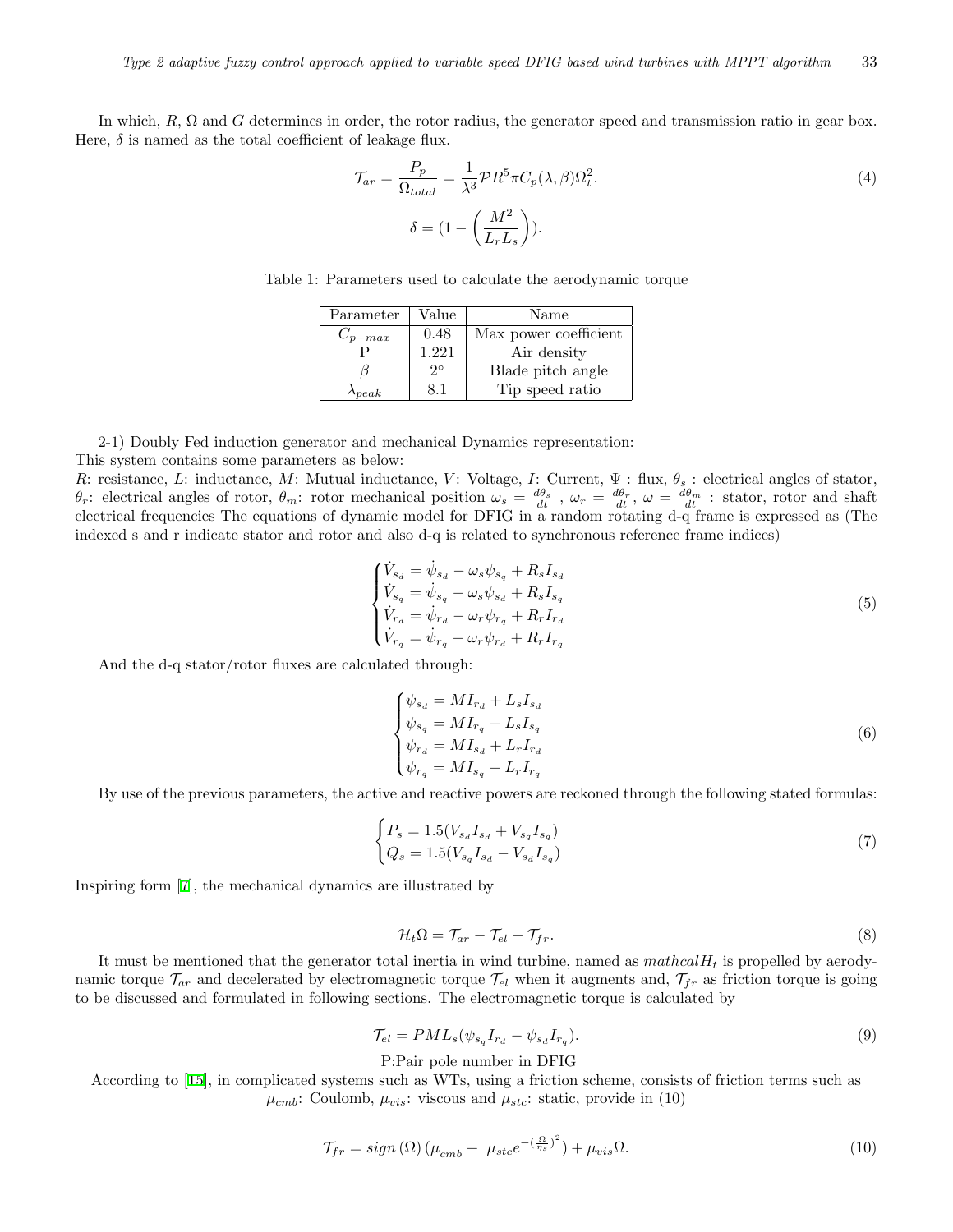<span id="page-3-0"></span>**Remark 2.1.** *It is represented in Figure [2](#page-3-0) that the above offered friction model depicts more accurate behavior of DFIMs, in contrast it enters solid nonlinear terms to the system* [\[15](#page-13-7)].



Figure 2: General behavior of friction model.

The main drawback in the general behavior of friction model is explained by the unspecified force values at zerospeed which might be solved by some small changes in the friction torque function, the sign function substitute with Tanh function [[1\]](#page-12-6).

$$
\mathcal{T}_{fr} = \t{Tanh\left(\Omega\right)\left(\mu_{cmb} + \mu_{stc}e^{-\left(\frac{\Omega}{\eta_s}\right)^2}\right) + \mu_{vis}\Omega. \tag{11}
$$

<span id="page-3-1"></span>Having d-axis aligned with stator flux axis due to the Park transformation, we use  $\Psi_{sq} = 0$  and  $\Psi_{sd} = \Psi_s$  [\[22](#page-13-12)], regardless of the stator resistance in high power generators applied to wind turbines, the equations ([5\)](#page-2-1) will be changed as following:

$$
\begin{cases}\nV_{s_d} = \psi_{s_d} = \psi_s \to V_{s_d} = 0\\ \nV_{s_q} = \Omega_s \psi_{s_d} \to V_{s_q} = \Omega_s \psi_s\n\end{cases} \tag{12}
$$

<span id="page-3-2"></span>Assuming voltage amplitude in stator  $V_s$  and the frequency  $\omega_s$  as constant values ([12\)](#page-3-1), the stator reactive power and the electromagnetic torque equations are modified as [\(13](#page-3-2)), [\(14](#page-3-3)):

$$
\mathcal{T}_{el} = -P \frac{M\psi_s}{L_s} I_{r_q}.\tag{13}
$$

$$
Q_s = \frac{1.5V_s}{L_s} (\Psi_s - MI_{rd}).
$$
\n(14)

<span id="page-3-5"></span><span id="page-3-3"></span>Now we can define the states of the wind turbine system:

$$
\begin{cases}\n\dot{I}_{r_d} = -gI_{r_d} + (\omega_s - \rho \Omega)I_{r_q} + \alpha \beta \psi_s + \delta^{-1} V_{r_d} \\
\dot{I}_{r_q} = -gI_{r_q} + (\omega_s - \rho \Omega)I_{r_d} + \beta \psi_s \rho \Omega - \beta V_s + \delta^{-1} V_{r_q} \\
\dot{\Omega} = \mathcal{H}_t^{-1} (\mathcal{T}_{ar} - \mathcal{T}_{el} - \mathcal{T}_{fr})\n\end{cases} \tag{15}
$$

$$
\begin{cases}\nS_d(x) = -gI_{r_d} + (\omega_s - \rho \Omega)I_{r_q} + \alpha \beta \psi_s \\
S_q(x) = -gI_{r_q} + (\omega_s - \rho \Omega)I_{r_d} + \beta \psi_s \rho \Omega - \beta V_s\n\end{cases}
$$
\n(16)

<span id="page-3-6"></span><span id="page-3-4"></span>Noting the terms  $\alpha = \frac{R_s}{L_s}$ ,  $\beta = \frac{M}{\delta L_s}$ ,  $g = (\frac{R_r}{\delta} + \alpha \beta M)$  and substituting [\(16](#page-3-4)) in ([15\)](#page-3-5), the state equations turn to

$$
\begin{cases}\n\dot{I}_{r_d} = S_d(x) + \delta^{-1} V_{r_d} \\
\dot{I}_{r_q} = S_q(x) + \delta^{-1} V_{r_q} \\
\dot{\Omega} = \mathcal{H}_t^{-1} (\mathcal{T}_{ar} - \mathcal{T}_{el} - \mathcal{T}_{fr})\n\end{cases} (17)
$$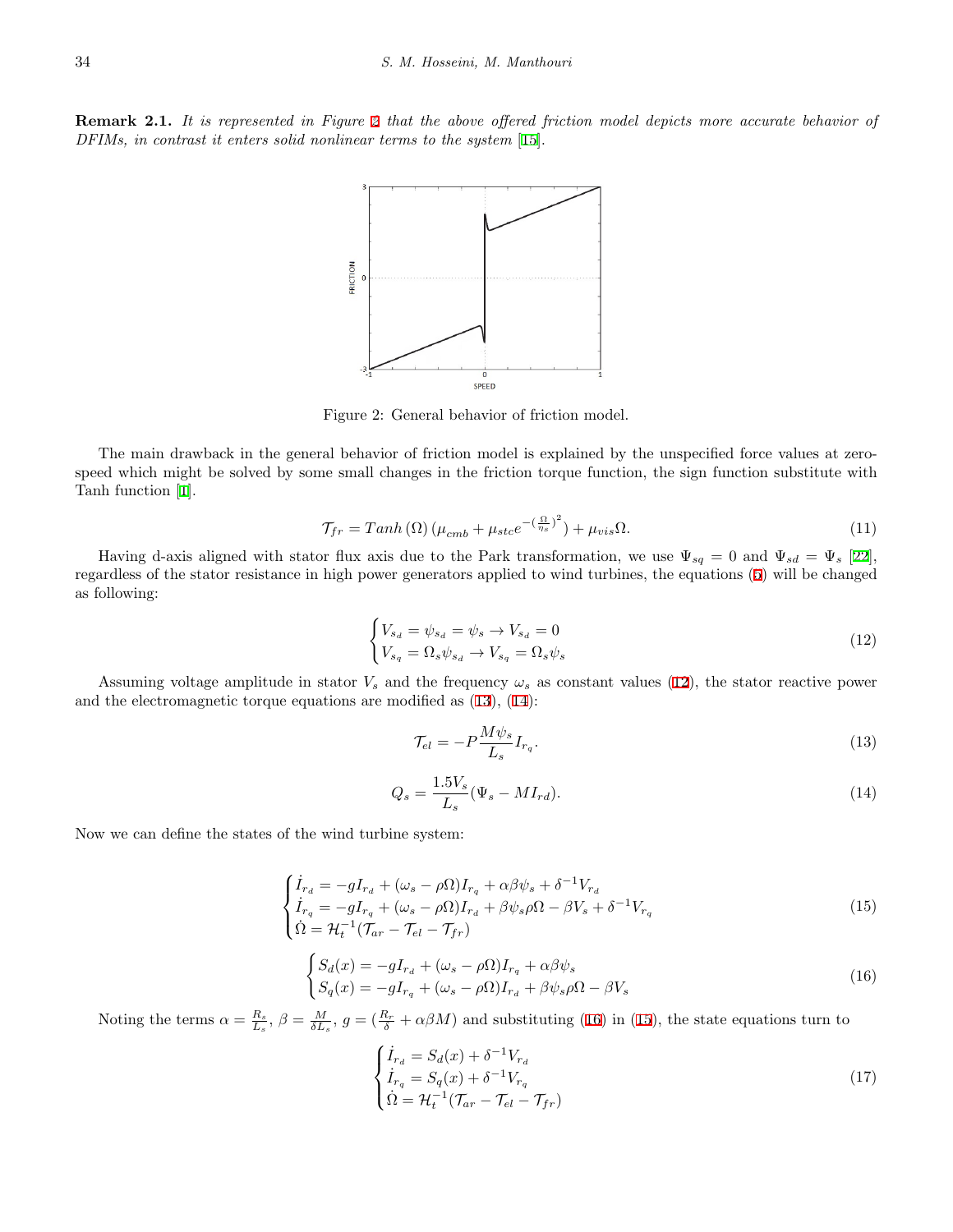## **3 The control approach for the doubly fed induction generator-based wind turbine**

<span id="page-4-0"></span>The operation of wind turbines is classified into three zones, this classification is conducted by the wind speed *υ* and the extracted power *P*, as represented in Figure [3](#page-4-0) [\[4](#page-12-2)]. A brief description is provided to express the behavior of the system in each zone: Zone 1: In this region, the wind speed is not strong enough to make the wind turbine spin. Zone 2: As wind speed increases, it gradually initiates to spin to produce the maximum extracted power. here, the maximum power can be obtained by applying a speed controlling technique to the plant. In this region, electromagnetic torque control plays a key role in the fixed pitch angle setting.



Figure 3: Wind turbine working zones

To approach the maximum power extracted, in spite of the variations of wind speed, the rotor speed is monitored to maintain the optimum value of the tip speed ratio  $\lambda_{opt}$ . On the other hand,  $C_P$  has to stay at the maximum point  $(C_{p_{max}})$ . So, the aerodynamic torque is calculated by

$$
\mathcal{T}_{ar-opt} = \frac{0.5}{\lambda^3_{opt}} \rho R^5 \pi C_{pmax} \Omega_t^2.
$$
\n(18)

Having  $\rho = \frac{1}{2\lambda^3_{opt}} \rho \pi R^5 C_{p_max}$  and  $\Omega_t = \frac{\Omega}{G}$ , the aerodynamic torque can be rewritten as,

$$
\mathcal{T}_{ar-opt} = \varrho \Omega_t^2.
$$

For keeping the system on working in maximum extracted power range, the electromagnetic torque  $\mathcal{T}_{el}$  has to follow the optimal aerodynamic torque  $\mathcal{T}_{a r_0 p t}$ . If we consider  $Q_s = 0$ , the unitary power factor requirement is met, therefore we can select the following equation:

$$
I_{rd_idl} = \frac{V_s}{\omega_s M} \tag{19}
$$

### **4 Type 2 adaptive fuzzy control approach**

<span id="page-4-1"></span>In Figure [4](#page-4-1) the provided diagram, describes the structure of type 2 fuzzy logic system.



Figure 4: Basic type 2 fuzzy logic system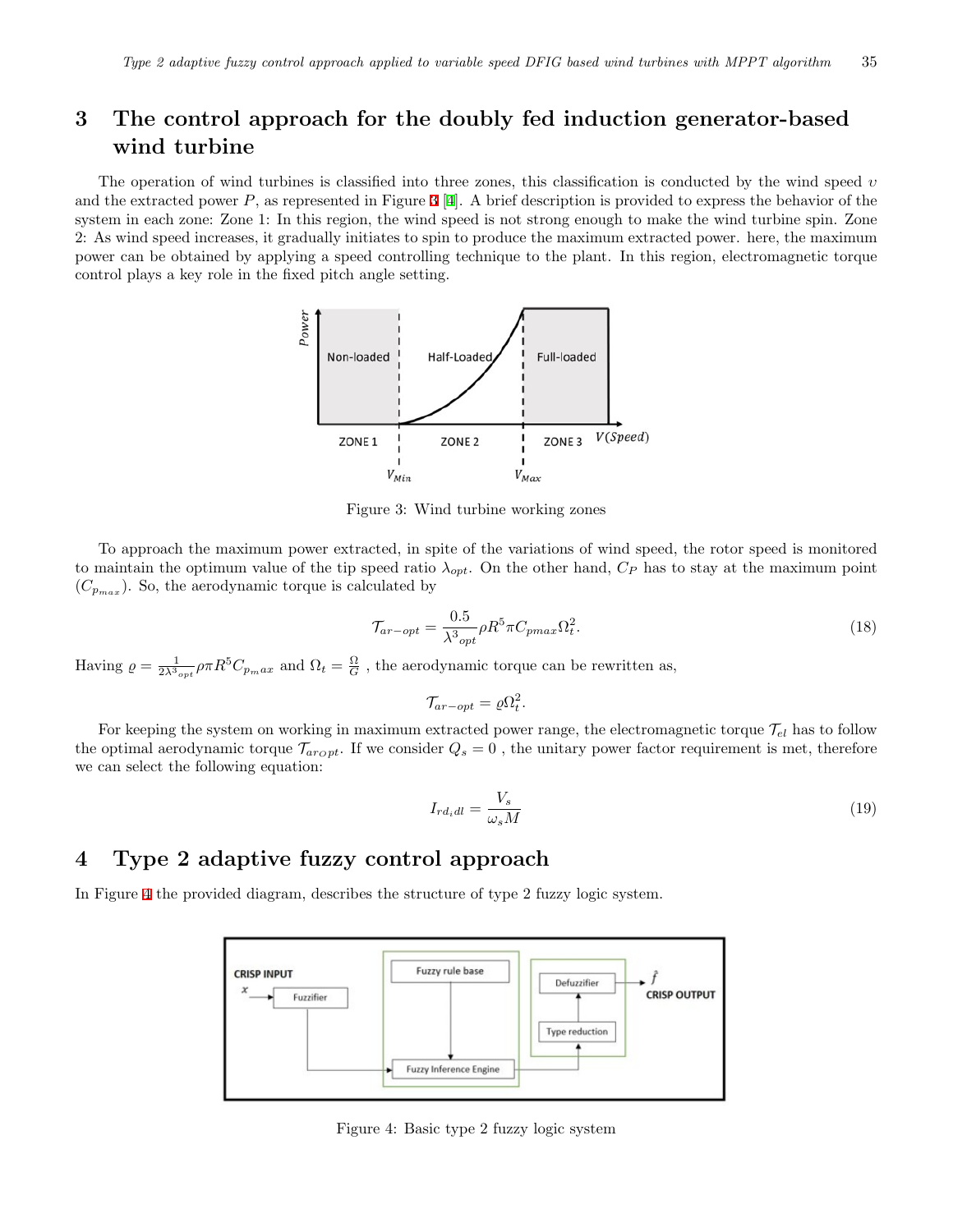A type 2 fuzzy logic system consists of n inputs,  $x_1 \in X_1$ ,  $x_n \in X_n$  constituting a vector  $x^T = [x_1, x_2, \ldots, x_n]$ resulting in a singleton output  $\hat{f} \in F$ .  $(\bar{x}, \hat{f} \in R^n)$ . The fuzzy rule will be formed as

*Rule*<sup>(r)</sup>: IF 
$$
x_1
$$
 is  $\widetilde{B}_1^r$  and.... and  $x_n$  is  $\widetilde{B}_n^r$  THEN  $\hat{f}$  is  $\widetilde{f}^r$ .

 $B_1^r, B_2^r, B_n^r$  are called fuzzy sets and this fuzzy rule depicts a type 2 fuzzy relationship between the input space  $x_1 * x_2 * x_3 * \ldots * x_r$  and the output space denoted F, then the membership functions of the above proposed type 2 system is selected as  $\mu_{\widetilde{B}_1^r} \times \ldots \times \mu_{\widetilde{B}_n^r} \to \widetilde{F}_n^r(x,\hat{f})$ . By the purpose of calculating the output of the system, the Nie-Tan method returns

$$
\hat{f}(x) = \frac{\sum_{r=1}^{m} \prod_{j=1}^{n} f_r^L \mu_{B_j^i}^L(x_j) + \sum_{r=1}^{m} \prod_{j=1}^{n} f_r^R \mu_{B_j^r}^R(x_j)}{\sum_{r=1}^{m} \prod_{j=1}^{n} \mu_{B_j^r}^L(x_j) + \sum_{r=1}^{m} \prod_{j=1}^{n} \mu_{B_j^r}^R(x_j)}.
$$
\n(20)

The output is calculated by singleton fuzzier, product inference, and center-average defuzzifer, at which : The Output of type 2 fuzzy logic system,  $\mu_{B_j^i}^{\overline{L,R}}(x_j)$ : The degree of membership of  $x_j$  to  $B_j^i, m$ : the number of rules. The presented equation ([21\)](#page-5-0), can be reformulated for determining fuzzy basis function

$$
\hat{f}(x) = \theta^T \psi(x). \tag{21}
$$

<span id="page-5-1"></span><span id="page-5-0"></span>In type 2 fuzzy logic system, the vector of adjustable parameter is considered for both Right and Left membership functions  $\theta_R^T = [f_1^R, f_2^R, \dots, f_m^R], \theta_L^T = [f_1^L, f_2^L, \dots, f_m^L], \theta_T^T = [\theta_R^T, \theta_L^T]$  then and the same happens to fuzzy basis function as  $\psi_R^T = [\psi_{1R}, \psi_{2R}, \dots, \psi_{mR}], \psi_L^T = [\psi_{1L}, \psi_{2L}, \dots, \psi_{mL}] \psi^T(x) = [\psi_R^T \quad \psi_L^T]$  and this is a fuzzy basis function set with

$$
\psi_{i(R,L)} = \frac{\prod_{j=1}^{n} \mu_{B_j^i}^{(L,R)}(x_j)}{\sum_{r=1}^{m} \prod_{j=1}^{n} \mu_{B_j^r}^{(L,R)}(x_j) + \sum_{r=1}^{m} \prod_{j=1}^{n} \mu_{B_j^r}^{(L,R)}(x_j)}.
$$
\n(22)

On the next calculation in this study, based on [[13](#page-13-8)], [[12\]](#page-13-13), it is supposed that for selected FBFs, at least one rule is active. By applying the universal approximation theory [[16](#page-13-14), [28\]](#page-14-4), the system  $\hat{f}(x)$  approximates a smooth nonlinear function *f*. In this study, the construction of fuzzy system and membership function is properly defined and the consequent parameter denoted  $\theta$  is determined by adaptation technique. The doubly fed induction generator-based wind turbines are controlled by the purpose of extracting optimal amount of energy when the optimal aerodynamic torque tracks d-axis rotor reference current via rotor windings voltages as the physical inputs of this system. Theorem: For the input vectors  $X_1$  and  $X_2$ , if the tracking errors defined by  $(23)$ ,  $(24)$  are employed in the state equations  $(18)$ , and having the feedback linearization control approach [\(29](#page-6-0)), ([30\)](#page-6-1) and providing the adaptive laws (34) *−* (39),

$$
X_1 = [I_{rd}, I_{rq}, \Omega, \mathcal{T}_{ar-opt}]^T, X_2 = [I_{rd}, I_{rq}, \Omega, I_{rd_idl}]^T.
$$
  

$$
\mathcal{E}_1 = \mathcal{T}_{el} - \mathcal{T}_{ar-opt}.
$$
 (23)

$$
\mathcal{E}_2 = I_{rd} - I_{rd_idl}.\tag{24}
$$

<span id="page-5-2"></span>After differentiating the above tracking errors in (25)*,*(26), we get the following equations in accordance with the prior calculations,

$$
\dot{\mathcal{E}}_1 = -\frac{PM\psi_s}{L_s}(-gI_{rq} - (\omega_s - \rho\Omega)I_{rd} + \beta\Psi_s\rho\Omega - \beta.V_s - \delta^{-1}V_{rq}) - \dot{\mathcal{T}}_{ar-opt}.
$$
\n(25)

$$
\dot{\mathcal{E}}_2 = (-gI_{rd} + (\omega_s - \rho \Omega)I_{rq} + \alpha\beta\psi_s + \delta^{-1}V_{rd}) - \dot{I}_{rd_idl}.
$$
\n(26)

Then we can rewrite these two equations: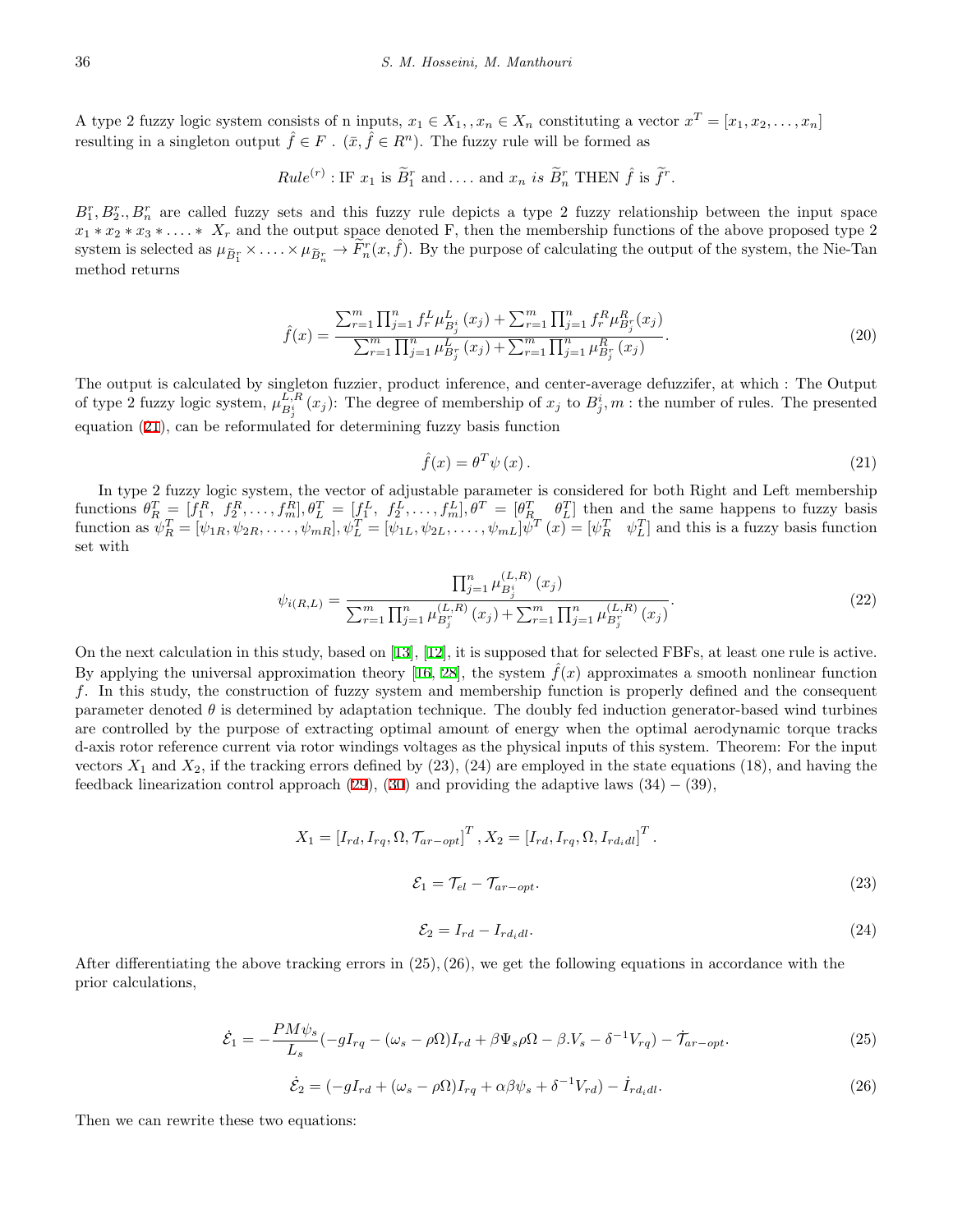$$
\dot{\mathcal{E}}_1 = S_1(x_1) + N_1 V_{rq}.\tag{27}
$$

$$
\dot{\mathcal{E}}_2 = S_2(x_2) + N_2 V_{rd}.\tag{28}
$$

<span id="page-6-3"></span><span id="page-6-2"></span>At which

$$
S_1(x_1) = -\frac{PM\varphi_s}{L_s} \left( -gI_{rq} - (\omega_s - \rho\Omega) I_{rd} + \beta\psi_s\rho\Omega - \beta.V_s \right) - \tilde{\mathcal{T}}_{ar-opt},
$$
  
\n
$$
S_2(x_2) = \left( -gI_{rd} + (\omega_s - \rho\Omega) I_{rq} + \alpha\beta\psi_s \right) - \dot{I}_{rd_idl},
$$
  
\n
$$
N_1 = -\frac{PM\psi_s}{L_s} \delta^{-1} \qquad , \qquad N_2 = \delta^{-1}.
$$

<span id="page-6-0"></span>Applying feedback linearization controlling (FLC) approach [\(29](#page-6-0)), [\(30](#page-6-1)), with known  $S_i(x_i)$  and  $N_{i=1,2}$  and also state vectors  $x_{i=1,2}$  lead us to choose control laws as

$$
V_{rq} = N_1^{-1}(-S_1(x_1) - \mathcal{F}_q \mathcal{E}_1) \qquad \mathcal{F}_q > 0,
$$
\n(29)

$$
V_{rd} = N_2^{-1}(-S_2(x_2) - \mathcal{F}_q \mathcal{E}_2) \qquad \mathcal{F}_d > 0,
$$
\n(30)

<span id="page-6-1"></span>In these controllers, the nonlinear dynamics parameters must be precisely known. But this issue is not practically possible in doubly fed induction generator-based wind turbine system. Unless this controller cant satisfy the preferred control operation due to unstructured uncertain dynamics, external disturbances and variations in parameters. As a solution adaptive fuzzy system meets the expectancies, by approximating the unknown nonlinear dynamics in tracking error equations. To reach the ideal results, and for constant stator voltage amplitude, frequency constant and unknown machine parameters, it is necessary to measure the speed, rotor currents and stator voltages. In this article, this referred feature

$$
0 < |\mathcal{E}_i| - \mathcal{E}_i \operatorname{Tanh}(\frac{\mathcal{E}_i}{\epsilon_i}) \le \bar{\epsilon}_i = \zeta \epsilon_i. \tag{31}
$$

<span id="page-6-6"></span><span id="page-6-4"></span>will be used [\[7](#page-12-5)].  $\epsilon$  is a constant in respect with  $\zeta = e^{-(1+\zeta)}$ , for example 0.2785. For certain dynamics in doubly fed induction generator-based wind turbine ([17\)](#page-3-6), the adaptive control fuzzy can be written as

$$
V_{rq} = sgn(N_1)(-\mathcal{F}_{11}\mathcal{E}_1 - \mathcal{F}_{12}Tanh\left(\frac{\mathcal{E}_1}{\epsilon_1}\right) - \theta_1^T\psi_1(x_1)).
$$
\n(32)

$$
V_{rd} = sgn(N_2)(-\mathcal{F}_{21}e_1 - \mathcal{F}_{22}Tanh\left(\frac{\mathcal{E}_2}{\epsilon_2}\right) - \theta_2^T \psi_2(x_1)).
$$
\n(33)

<span id="page-6-7"></span><span id="page-6-5"></span>As  $\theta_i$  demonstrates fuzzy adjustable parameter vectors and  $\psi_i(x_i)$  are fuzzy basis function vectors, proven by designer and  $\epsilon_i$  are strict positive constants and  $\mathcal{F}_{i1}$  are the constant parameters, the type 2 adaptive fuzzy term,  $\theta_i^T \psi_i(x_i)$  will approximate the unknown functions. For estimating the unknown vectors  $\theta_i^*$  and unknown parameters  $\mathcal{F}_{i2}^*$  and the optional values for design constants  $g_{\theta_{i(r,l)}}$ ,  $\delta_{\theta_{i(r,l)}}$ ,  $g_{\mathcal{F}_i}$ ,  $\delta_{\mathcal{F}_i}$ , the adaptation laws are obtained as

$$
\dot{\theta}_{1l} = -\delta_{\theta_{1l}} g_{\theta_{1l}} \theta_{1l} + \frac{1}{2} g_{\theta_{1l}} \mathcal{E}_1 \psi_{1l} (x_1).
$$
\n(34)

$$
\dot{\theta}_{1r} = -\delta_{\theta_{1r}} g_{\theta_{1r}} \theta_{1r} + \frac{1}{2} g_{\theta_{1r}} \mathcal{E}_1 \psi_{1r} (x_1).
$$
\n(35)

$$
\dot{\theta}_{2l} = -\delta_{\theta_{2l}} g_{\theta_{2l}} \theta_{1l} + \frac{1}{2} g_{\theta_{2l}} \mathcal{E}_2 \psi_{2l} (x_2).
$$
 (36)

$$
\dot{\theta}_{2r} = -\delta_{\theta_{2r}} g_{\theta_{2r}} \theta_{2r} + \frac{1}{2} g_{\theta_{2r}} \mathcal{E}_2 \psi_{2r} (x_2).
$$
\n(37)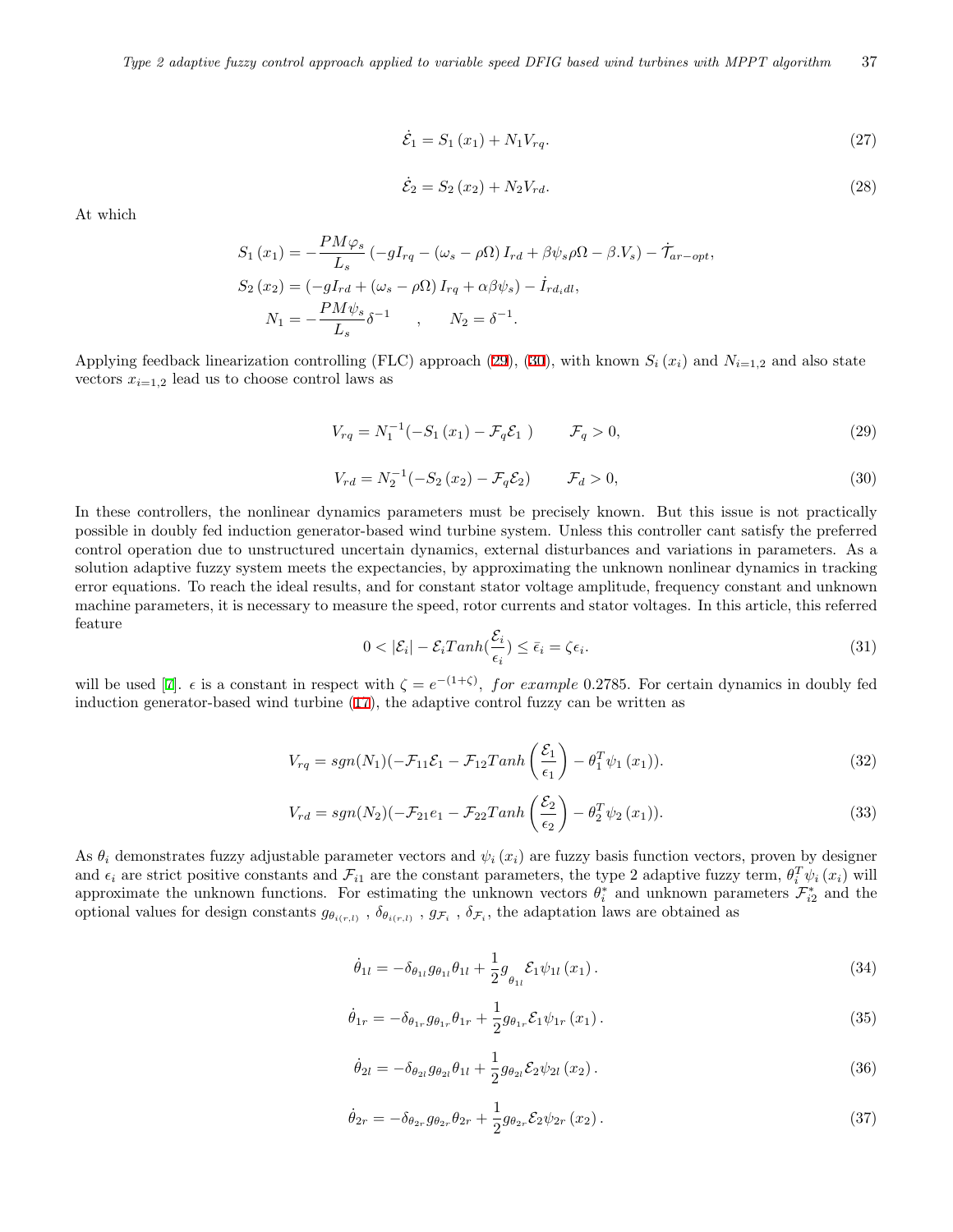$$
\dot{\mathcal{F}}_{12} = -\delta_{\mathcal{F}_{12}} g_{\mathcal{F}_{12}} \mathcal{F}_{12} + g_{\mathcal{F}_{12}} \mathcal{E}_1 \tan\left(\frac{\mathcal{E}_1}{\epsilon_1}\right). \tag{38}
$$

$$
\dot{\mathcal{F}}_{22} = -\delta_{\mathcal{F}_{22}} g_{\mathcal{F}_{22}} \mathcal{F}_{22} + g_{\mathcal{F}_{22}} \mathcal{E}_2 \tan\left(\frac{\mathcal{E}_2}{\epsilon_2}\right). \tag{39}
$$

<span id="page-7-2"></span><span id="page-7-1"></span>The design parameters such as  $\mathcal{F}_{11}$ ,  $\mathcal{F}_{21}$ ,  $\delta_{\mathcal{F}_{12}}$ ,  $\delta_{\mathcal{F}_{22}}$ ,  $\epsilon_1$ ,  $\epsilon_2$ ,  $\delta_{\theta_1(r,l)}$ ,  $\delta_{\theta_2(r,l)}$ ,  $g_{\theta_1(r,l)}$ ,  $g_{\theta_2(r,l)}$ ,  $g_{\mathcal{F}_{12}}$  and  $g_{\mathcal{F}_{22}}$  are optionally selected based on the Table [3](#page-10-0).

In order to obtain the following aspects, the Lyapunov approach is formulated as ([40](#page-7-0))

a) Closed loop signal systems are bounded

<span id="page-7-0"></span>b) Optimally tuning the design parameters exponentially converges the tracking errors  $\mathcal{E}_1$  and  $\mathcal{E}_2$  to a residual set which makes them small.

$$
V = \frac{1}{2|N_1|}\mathcal{E}_1^2 + \frac{1}{2|N_2|}\mathcal{E}_2^2 + \frac{1}{2g_{\theta 1_l}}\widetilde{\theta}_{1l}^T\widetilde{\theta}_{1l} + \frac{1}{2g_{\theta 1_r}}\widetilde{\theta}_{1r}^T\widetilde{\theta}_{1r} + \frac{1}{2g_{\theta 2_l}}\widetilde{\theta}_{2l}^T\widetilde{\theta}_{2l} + \frac{1}{2g_{\theta 2_r}}\widetilde{\theta}_{2r}^T\widetilde{\theta}_{2r} + \frac{1}{2g_{k_1}}\widetilde{\mathcal{F}}_{12}^2 + \frac{1}{2g_{k_2}}\widetilde{\mathcal{F}}_{22}^2. \tag{40}
$$

For ideal  $\theta_i^*$  and  $\mathcal{F}_{i2}^*, \theta_i = \theta_i - \theta_i^*, \mathcal{F}_{i2} = \mathcal{F}_{i2} - \mathcal{F}_{i2}^*$  are assumed as approximation errors. The time derivative of the Lyapunov candidate is shown

$$
\dot{V} = \frac{1}{|N_1|} \mathcal{E}_1 \dot{\mathcal{E}}_1 + \frac{1}{|N_2|} \mathcal{E}_2 \dot{\mathcal{E}}_2 + \frac{1}{g_{\theta 1}} \tilde{\theta}_{1l}^T \dot{\tilde{\theta}}_{1l} + \frac{1}{g_{\theta 1r}} \tilde{\theta}_{1r}^T \dot{\tilde{\theta}}_{1r} + \frac{1}{g_{\theta 2l}} \tilde{\theta}_{2l}^T \dot{\tilde{\theta}}_{2l} + \frac{1}{g_{\theta 2r}} \tilde{\theta}_{2r}^T \dot{\tilde{\theta}}_{2r} + \frac{1}{g_{k_1}} \tilde{\mathcal{F}}_{12} \dot{\tilde{\mathcal{F}}}_{12} + \frac{1}{g_{k_2}} \tilde{\mathcal{F}}_{22} \dot{\tilde{\mathcal{F}}}_{22}.
$$
 (41)

Substituting  $\dot{\mathcal{E}}_1$  and  $\dot{\mathcal{E}}_2$  with ([27\)](#page-6-2) and ([28\)](#page-6-3)

$$
\dot{V} = \frac{1}{|N_1|} \mathcal{E}_1 \left[ S_1 \left( x_1 \right) + N_1 V_{rq} \right] + \frac{1}{|N_2|} \mathcal{E}_2 \left[ S_2 \left( x_2 \right) + N_2 V_{rd} \right] + \frac{1}{g_{\theta 1}} \tilde{\theta}_{1l}^T \dot{\tilde{\theta}}_{1l} + \frac{1}{g_{\theta 1r}} \tilde{\theta}_{1r}^T \dot{\tilde{\theta}}_{1r} + \frac{1}{g_{\theta 2l}} \tilde{\theta}_{2l}^T \dot{\tilde{\theta}}_{2l} + \frac{1}{g_{\theta 2r}} \tilde{\theta}_{2r}^T \dot{\tilde{\theta}}_{2r} + \frac{1}{g_{k_1}} \tilde{\mathcal{F}}_{12} \tilde{\mathcal{F}}_{12} + \frac{1}{g_{k_2}} \tilde{\mathcal{F}}_{22} \dot{\tilde{\mathcal{F}}}_{22}.
$$
\nwith  $\bar{S}_1 \left( x_1 \right) = |N_1|^{-1} S_1 \left( x_1 \right)$  and  $\bar{S}_2 \left( x_2 \right) = |N_2|^{-1} S_2 \left( x_2 \right)$ .

<span id="page-7-3"></span>
$$
\dot{V} = \mathcal{E}_1[\bar{S}_1(x_1) + sgn(N_1)V_{rq}] + \mathcal{E}_2[\bar{S}_2(x_2) + sgn(N_2)V_{rd}] + \frac{1}{g_{\theta 1_l}} \tilde{\theta}_{1l}^T \dot{\tilde{\theta}}_{1l} + \frac{1}{g_{\theta 1_r}} \tilde{\theta}_{1r}^T \dot{\tilde{\theta}}_{1r} + \frac{1}{g_{\theta 2_l}} \tilde{\theta}_{2l}^T \dot{\tilde{\theta}}_{2l} + \frac{1}{g_{\theta 2_r}} \tilde{\theta}_{2r}^T \dot{\tilde{\theta}}_{2r} + \frac{1}{g_{\mathcal{F}_1}} \tilde{\mathcal{F}}_{12} \dot{\tilde{\mathcal{F}}}_{12} + \frac{1}{g_{\mathcal{F}_2}} \tilde{\mathcal{F}}_{22} \dot{\tilde{\mathcal{F}}}_{22}.
$$
\n(42)

If we approximate  $\bar{S}_1(x_1)$  and  $\bar{S}_2(x_2)$  with the type 2 adaptive fuzzy systems in ([21\)](#page-5-0), [\(22](#page-5-1)) and use the universal approximation theorem [\[28](#page-14-4)] we reach to the following equations

$$
\bar{S}_1(x_1) = 0.5[\theta_{r1}^{*T} \quad \theta_{l1}^{*T}]t[\psi_{l1}^{t} + \bar{w}_1(x_1), \quad \bar{S}_2(x_2) = 0.5[\theta_{r2}^{*T} \quad \theta_{l2}^{*T}]\psi_{l2}^{t}] + \bar{w}_2(x_2).
$$

then

$$
\bar{S}_1(x_1) = 0.5\theta_{r1}^{*T}\psi_{r1} + 0.5\theta_{l1}^{*T}\psi_{l1} + \bar{w}_1(x_1), \quad \bar{S}_2(x_2) = 0.5\theta_{r2}^{*T}\psi_{r2} + 0.5\theta_{l2}^{*T}\psi_{l2} + \bar{w}_2(x_2).
$$

thus

$$
\begin{cases}\n\bar{S}_1(x_1) = 0.5 \left( -\tilde{\theta}_{1r}^T \psi_{r1} - \tilde{\theta}_{1l}^T \psi_{l1} \right) + 0.5 \left( \theta_{1r}^T \psi_{r1} + \theta_{1l}^T \psi_{l1} \right) + \bar{w}_1(x_1) \\
\bar{S}_2(x_2) = 0.5 \left( -\tilde{\theta}_{2r}^T \psi_{r2} - \tilde{\theta}_{2l}^T \psi_{l2} \right) + 0.5 \left( \theta_{2r}^T \psi_{r2} + \theta_{2l}^T \psi_{l2} \right) + \bar{w}_2(x_2)\n\end{cases}
$$
\n(43)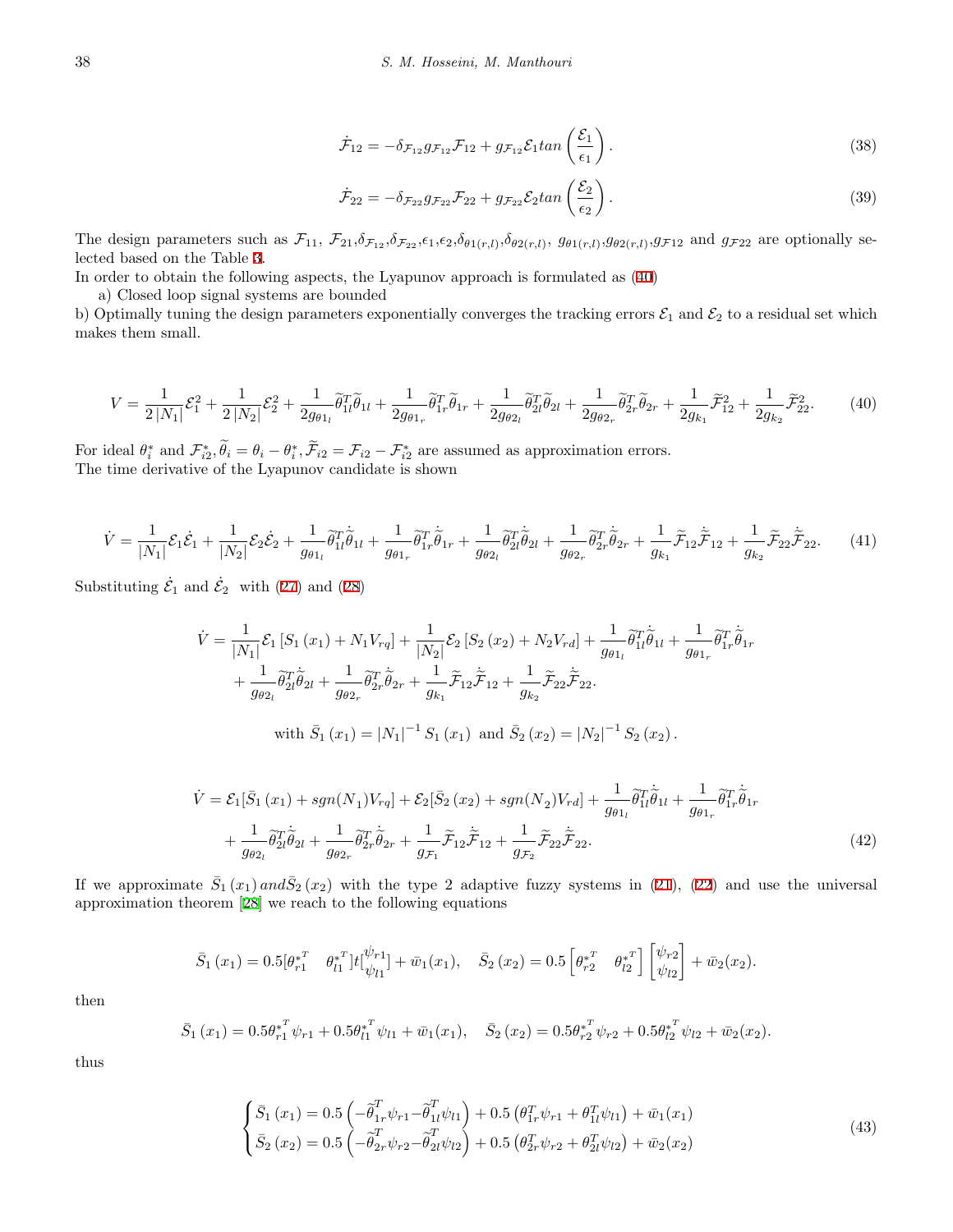$\bar{w}_i(x_i)$  is the approximation error that its bounds are adapted due to the adaptive laws in ([38\)](#page-7-1) ,([39\)](#page-7-2) as  $\bar{w}_i(x_i) \leq \mathcal{F}^*_{i2}$ , [[8,](#page-13-5) [9](#page-13-15), [10](#page-13-16), [28](#page-14-4)]. Now by combining [\(32](#page-6-4))-([33](#page-6-5)) with [\(42](#page-7-3)), the result is demonstrated as

$$
\dot{V} = -0.5\mathcal{E}_1\tilde{\theta}_{1r}^T\psi_{r1}(x_1) - 0.5\mathcal{E}_1\tilde{\theta}_{1l}^T\psi_{l1}(x_1) - \mathcal{F}_{11}\mathcal{E}_1^2 - \mathcal{F}_{12}\mathcal{E}_1Tanh\left(\frac{\mathcal{E}_1}{\epsilon_1}\right) + \mathcal{E}_1\bar{w}_1(x_1)
$$
  
\n
$$
-0.5\mathcal{E}_2\tilde{\theta}_{2r}^T\psi_{r2}(x_2) - 0.5\mathcal{E}_2\tilde{\theta}_{2l}^T\psi_{l2}(x_2) + \mathcal{E}_2\bar{w}_2(x_2) - \mathcal{F}_{21}\mathcal{E}_2^2 - \mathcal{F}_{22}\mathcal{E}_2Tanh\left(\frac{\mathcal{E}_2}{\epsilon_2}\right)
$$
  
\n
$$
+ \frac{1}{g_{\theta 1_l}}\tilde{\theta}_{1l}^T\tilde{\theta}_{1l} + \frac{1}{g_{\theta 1_r}}\tilde{\theta}_{1r}^T\tilde{\theta}_{1r} + \frac{1}{g_{\theta 2_l}}\tilde{\theta}_{2l}^T\tilde{\theta}_{2l} + \frac{1}{g_{\theta 2_r}}\tilde{\theta}_{2r}^T\tilde{\theta}_{2r} + \frac{1}{g_{\mathcal{F}_1}}\tilde{\mathcal{F}}_{12}\tilde{\mathcal{F}}_{12} + \frac{1}{g_{\mathcal{F}_2}}\tilde{\mathcal{F}}_{22}\tilde{\mathcal{F}}_{22}
$$
(44)

<span id="page-8-0"></span>Therefore by  $|\mathcal{E}_i \bar{w}_i(x_i)| \leq |\mathcal{E}_i| \mathcal{F}_{i2}^*$ 

$$
\leq -\mathcal{F}_{11}\mathcal{E}_{1}^{2} - \mathcal{F}_{21}\mathcal{E}_{2}^{2} - 0.5\mathcal{E}_{1}\tilde{\theta}_{1r}^{T}\psi_{r1}(x_{1}) - 0.5\mathcal{E}_{1}\tilde{\theta}_{1l}^{T}\psi_{l1}(x_{1}) - 0.5\mathcal{E}_{2}\tilde{\theta}_{2r}^{T}\psi_{r2}(x_{2}) - 0.5\mathcal{E}_{2}\tilde{\theta}_{2l}^{T}\psi_{l2}(x_{2}) \n+ \mathcal{F}^{*}_{12}|\mathcal{E}_{1}| - \mathcal{F}_{12}\mathcal{E}_{1}Tanh\left(\frac{\mathcal{E}_{1}}{\epsilon_{1}}\right) + \mathcal{F}^{*}_{22}|\mathcal{E}_{2}| - \mathcal{F}_{22}\mathcal{E}_{2}Tanh\left(\frac{\mathcal{E}_{2}}{\epsilon_{2}}\right) + \frac{1}{g_{\theta 1}}\tilde{\theta}_{1l}^{T}\tilde{\theta}_{1l} \n+ \frac{1}{g_{\theta 1r}}\tilde{\theta}_{1r}^{T}\tilde{\theta}_{1r} + \frac{1}{g_{\theta 2l}}\tilde{\theta}_{2l}^{T}\tilde{\theta}_{2l} + \frac{1}{g_{\theta 2r}}\tilde{\theta}_{2r}^{T}\tilde{\theta}_{2r} + \frac{1}{g_{\mathcal{F}_{1}}}\tilde{\mathcal{F}}_{12}\tilde{\mathcal{F}}_{12} + \frac{1}{g_{\mathcal{F}_{2}}}\tilde{\mathcal{F}}_{22}\tilde{\mathcal{F}}_{22}
$$
\n(45)

Extending the equation ([45\)](#page-8-0) by considering the inequality in ([31\)](#page-6-6):

$$
\dot{V} \leq -\mathcal{F}_{11}\mathcal{E}_{1}^{2} - \mathcal{F}_{21}\mathcal{E}_{2}^{2} - 0.5\mathcal{E}_{1}\tilde{\theta}_{1r}^{T}\psi_{r1}(x_{1}) - 0.5\mathcal{E}_{1}\tilde{\theta}_{1l}^{T}\psi_{l1}(x_{1}) - 0.5\mathcal{E}_{2}\tilde{\theta}_{2r}^{T}\psi_{r2}(x_{2}) - 0.5\mathcal{E}_{2}\tilde{\theta}_{2l}^{T}\psi_{l2}(x_{2}) - \mathcal{F}_{12}\mathcal{E}_{1}Tanh\left(\frac{\mathcal{E}_{1}}{\epsilon_{1}}\right) + \mathcal{F}^{*}_{22}|\mathcal{E}_{2}| - \mathcal{F}_{22}\mathcal{E}_{2}Tanh\left(\frac{\mathcal{E}_{2}}{\epsilon_{2}}\right) + \frac{1}{g_{\theta 1_{l}}}\tilde{\theta}_{1l}^{T}\tilde{\theta}_{1l} + \frac{1}{g_{\theta 1_{r}}}\tilde{\theta}_{1r}^{T}\tilde{\theta}_{1r} + \frac{1}{g_{\theta 2_{r}}}\tilde{\theta}_{2l}^{T}\tilde{\theta}_{2l} + \frac{1}{g_{\theta 2_{r}}}\tilde{\theta}_{2r}^{T}\tilde{\theta}_{2r} + \frac{1}{g_{\mathcal{F}_{1}}}\tilde{\theta}_{2r}^{T}\tilde{\theta}_{2r} + \frac{1}{g_{\mathcal{F}_{1}}}\tilde{\mathcal{F}}_{12}\tilde{\mathcal{F}}_{12} + \frac{1}{g_{2\mathcal{F}_{2}}}\tilde{\mathcal{F}}_{22} + \mathcal{F}^{*}_{12}\tilde{\epsilon}_{1} + \mathcal{F}^{*}_{22}\tilde{\epsilon}_{2}
$$
\n(46)

$$
\leq -\mathcal{F}_{11}\mathcal{E}_{1}^{2} - \mathcal{F}_{21}\mathcal{E}_{2}^{2} + \frac{1}{2g_{\theta1_{r}}}\widetilde{\theta}_{1r}^{T}\left(2\widetilde{\theta}_{1r} - g_{\theta1_{r}}\mathcal{E}_{1}\psi_{r1}\left(x_{1}\right)\right) + \frac{1}{2g_{\theta1_{l}}}\widetilde{\theta}_{1l}^{T}\left(2\widetilde{\theta}_{1l} - g_{\theta1_{l}}\mathcal{E}_{1}\psi_{l1}\left(x_{1}\right)\right) + \frac{1}{g_{\mathcal{F}_{12}}}\widetilde{\mathcal{F}}_{12}\left(\dot{\mathcal{F}}_{12} - g_{k_{12}}\mathcal{E}_{1}Tanh\left(\frac{\mathcal{E}_{1}}{\epsilon_{1}}\right)\right) + \frac{1}{2g_{\theta2_{r}}}\widetilde{\theta}_{2r}^{T}\left(2\widetilde{\theta}_{2r} - g_{\theta2_{r}}\mathcal{E}_{2}\psi_{r2}\left(x_{2}\right)\right) + \frac{1}{2g_{\theta2_{l}}}\widetilde{\theta}_{2l}^{T}\left(2\widetilde{\theta}_{2l} - g_{k_{22}}\mathcal{E}_{2}\psi_{r2}\left(x_{2}\right)\right) + \frac{1}{2g_{\theta2_{l}}}\widetilde{\theta}_{2l}^{T}\left(2\widetilde{\theta}_{2l} - g_{k_{22}}\mathcal{E}_{2}Tanh\left(\frac{\mathcal{E}_{2}}{\epsilon_{2}}\right)\right) + \mathcal{F}_{12}^{*}\bar{\epsilon}_{1} + \mathcal{F}_{22}^{*}\bar{\epsilon}_{2}
$$
(47)

<span id="page-8-1"></span>Employing the adaptation laws in ([34](#page-6-7))-[\(39](#page-7-2)), turns ([48\)](#page-8-1) to

$$
\dot{V} \leq -\mathcal{F}_{11}\mathcal{E}_{1}^{2} - \mathcal{F}_{21}\mathcal{E}_{2}^{2} - \delta_{\theta_{11}}\widetilde{\theta}_{11}^{T}\widetilde{\theta}_{1l} - \delta_{\theta_{1r}}\widetilde{\theta}_{1r}^{T}\widetilde{\theta}_{1r} - \delta_{\theta_{2l}}\widetilde{\theta}_{2l}^{T}\widetilde{\theta}_{2l} \n- \delta_{\theta_{2r}}\widetilde{\theta}_{2r}^{T}\widetilde{\theta}_{2r} - \delta_{k_{1}}\widetilde{\mathcal{F}}_{12}\mathcal{F}_{12} - \delta_{k_{2}}\widetilde{\mathcal{F}}_{22}\mathcal{F}_{22} + \mathcal{F}_{12}^{*}\bar{\epsilon}_{1} + \mathcal{F}_{22}^{*}\bar{\epsilon}_{2}
$$
\n(48)

Defining the following concept

$$
\begin{cases}-\delta_{\theta_{(r,l)i}}\tilde{\theta}^T_{(r,l)i}\theta_{(r,l)i}\leq-0.5\delta_{\theta_{(r,l)i}}\|\tilde{\theta}_{(r,l)i}\|^2+0.5\delta_{\theta(r,l)i}\|\theta^*_{(r,l)i}\|^2\\ -\delta_{\mathcal{F}_{i2}}\tilde{\mathcal{F}}_{i2}\mathcal{F}_{i2}\leq-0.5\delta_{\mathcal{F}_{i2}}\tilde{\mathcal{F}}_{i2}^2+0.5\delta_{\mathcal{F}_{i2}}\tilde{\mathcal{F}}^{*2}{}_{i2} & i=1,2\end{cases}
$$

<span id="page-8-2"></span>The resulted equation ([48\)](#page-8-1), changes to

$$
\dot{V} \leq -\mathcal{F}_{11}\mathcal{E}_{1}^{2} - \mathcal{F}_{21}\mathcal{E}_{2}^{2} - 0.5\delta_{\theta_{l1}}\|\tilde{\theta}_{l1}\|^{2} - 0.5\delta_{\theta_{r1}}\|\tilde{\theta}_{r1}\|^{2} - 0.5\delta_{\theta_{l2}}\|\tilde{\theta}_{l2}\|^{2} - 0.5\delta_{\theta_{r2}}\|\tilde{\theta}_{r2}\|^{2} + 0.5\delta_{\mathcal{F}_{12}}\tilde{\mathcal{F}}_{12}^{2} + 0.5\delta_{\mathcal{F}_{22}}\tilde{\mathcal{F}}_{22}^{2} + \mathcal{F}_{12}^{*}\bar{\epsilon}_{1} + \mathcal{F}_{22}^{*}\bar{\epsilon}_{2} + 0.5\delta_{\theta_{l1}}\|\theta_{l1}^{*}\|^{2} + 0.5\delta_{\theta_{r1}}\|\theta_{r1}^{*}\|^{2} + 0.5\delta_{\theta_{l2}}\|\theta_{l2}^{*}\|^{2} + 0.5\delta_{\theta_{r2}}\|\theta_{r2}^{*}\|^{2} + 0.5\delta_{\mathcal{F}_{12}}\tilde{\mathcal{F}}^{*2}_{12} + 0.5\delta_{\mathcal{F}_{22}}\tilde{\mathcal{F}}^{*2}_{22}.
$$
\n
$$
(49)
$$

Considering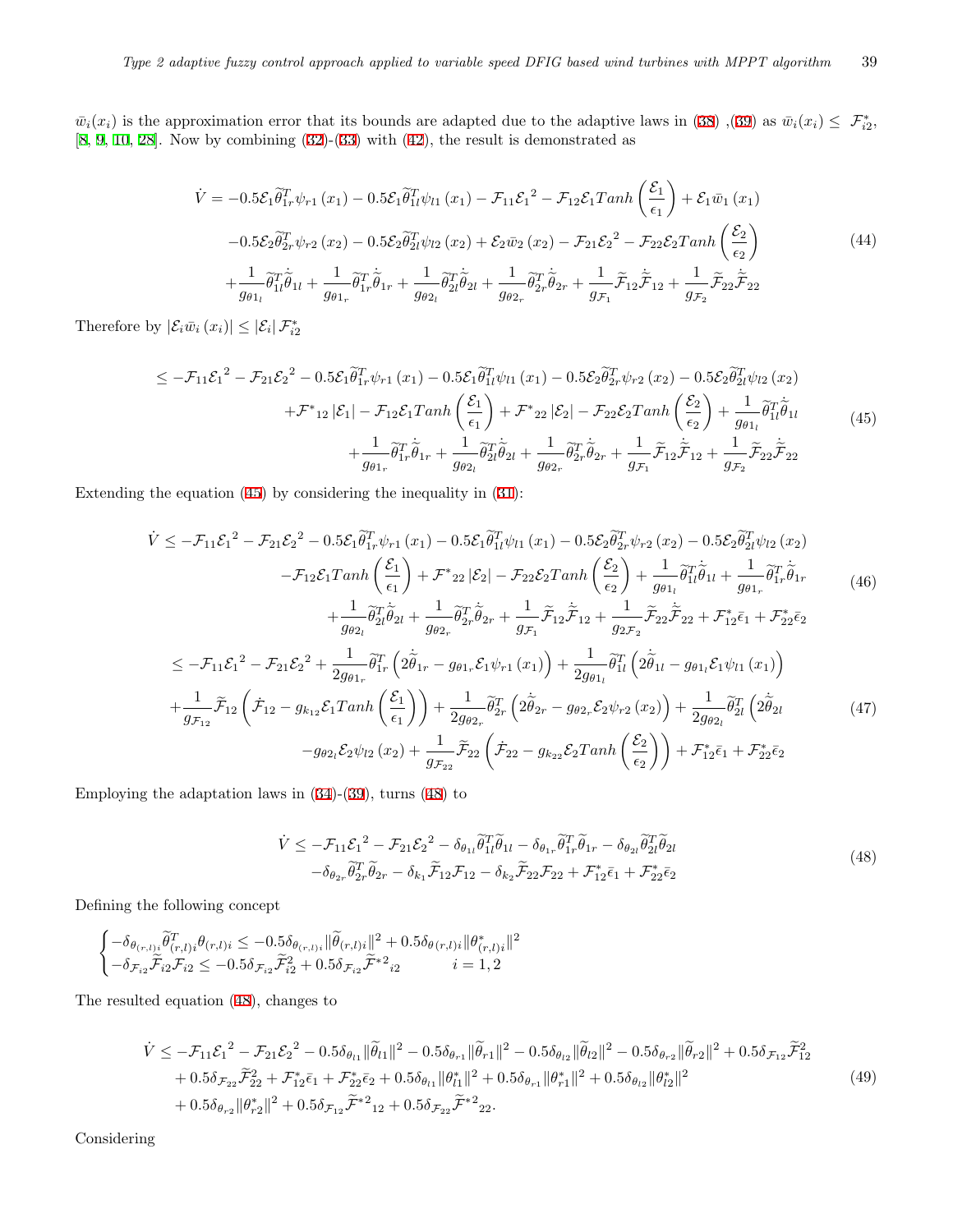$$
\mathcal{Z} = \mathcal{F}_{12}^* \bar{\epsilon}_1 + \mathcal{F}_{22}^* \bar{\epsilon}_2 + 0.5 \delta_{\theta_{11}} \|\theta_{l1}^*\|^2 + 0.5 \delta_{\theta_{r1}} \|\theta_{r1}^*\|^2 + 0.5 \delta_{\theta_{l2}} \|\theta_{l2}^*\|^2 + 0.5 \delta_{\theta_{r2}} \|\theta_{r2}^*\|^2 + 0.5 \delta_{\mathcal{F}_{12}} \tilde{\mathcal{F}}^{*2}_{12} + 0.5 \delta_{\mathcal{F}_{22}} \tilde{\mathcal{F}}^{*2}_{22}.
$$
\n
$$
(50)
$$

<span id="page-9-1"></span>Simplifying ([49\)](#page-8-2), we reach

$$
\dot{V} \leq -\mathcal{J}V + \mathcal{Z}if\mathcal{J} = \min\{2|N_1|\mathcal{F}_{11}, 2|N_2|\mathcal{F}_{21}, \delta_{\theta_{l1}}g_{\theta l_1}, \delta_{\theta_{r1}}g_{\theta r_1}, \delta_{\theta_{l2}}g_{\theta_{l2}}, \delta_{\theta_{r2}}g_{\theta_{r2}}, \delta_{\mathcal{F}_{12}}g_{k\mathcal{F}_{12}}, \delta_{\mathcal{F}_{22}}g_{\mathcal{F}_{22}}\}.
$$
(51)

<span id="page-9-2"></span>Then we can rewrite ([51\)](#page-9-1) as below

$$
\frac{d}{dt}(e^{\mathcal{J}}V) \leq \mathcal{Z}e^{\mathcal{J}t}.\tag{52}
$$

By merging  $(52)$  $(52)$  into  $[0, t]$ , the result will be

$$
0 \le V(t) \le \frac{\mathcal{Z}}{\mathcal{J}} + (V(0) - \frac{\mathcal{Z}}{\mathcal{J}})e^{-\mathcal{J}t}.\tag{53}
$$

 $\Box$ 

It can be seen, the parameter  $\mathcal J$  strictly depends on the given design parameter values in Table.3. Based on ([51\)](#page-9-1),  $\mathcal J$ as calculated to be 10*−*<sup>6</sup> . Generally, for the smaller values of *J* , the Lyapunov will converge to zero more quickly. Since, the  $\frac{z}{z}$  will get high values, therefore  $0 \le V(t) \le \frac{z}{z}$  obviously proves that the Lyapunov candidate is uniformly ultimately bounded. Due to selecting an arbitrary value for g and knowing the dependence of  $J$  on design parameters, the tracking errors will stand in arbitrary small bounds. It must be cited that the boundness of  $\theta_1, \theta_2, \mathcal{F}_{12}$  and  $\mathcal{F}_{22}$  is determined by  $\tilde{\theta}_1, \tilde{\theta}_2, \tilde{\mathcal{F}}_{12}, \tilde{\mathcal{F}}_{22}$ . Ultimately, the requirements of uniformly ultimately boundness stabilization for tracking errors  $\mathcal{E}_1$ ,  $\mathcal{E}_2$  and also the parameter approximation errors  $\tilde{\theta}_1, \tilde{\theta}_2, \tilde{\mathcal{F}}_{12}, \tilde{\mathcal{F}}_{22}$  are met [\[10](#page-13-16)].

#### **5 Simulation results**

<span id="page-9-0"></span>Simulating the above described system results in the presented outputs, it is required to consider the following values for the parameters of wind turbine and doubly fed induction generator system according to the proposed technique in [[14\]](#page-13-17):

| Parameters                                 | Value             |
|--------------------------------------------|-------------------|
| No of blades                               | 3                 |
| Turbine radius                             | $3 \; m$          |
| Gearbox(G)                                 | 8                 |
| Max value to $C_P(C_{P_{max}})$            | 0.48              |
| Rated Power $(P_{rated})$                  | 7.5 KW            |
| Sync Speed $(\omega_{sn})$                 | $2\pi 50$ Hz      |
| Rotor resistance $(R_r)$                   | $0.620 \Omega$    |
| Stator resistance $(R_s)$                  | $0.455 \Omega$    |
| Stator inductance $(L_s)$                  | $0.084$ H         |
| Rotor inductance $(L_r)$                   | $0.081$ H         |
| Mutual inductance $(M)$                    | $0.078$ H         |
| Pole pairs $(P)$                           | 2                 |
| Total inertia $(\mathcal{H}_t)$            | $0.3125 \; kgm^2$ |
| Viscous friction coefficient $(\mu_{fr})$  | 0.014 Nm.s/rad    |
| Coulomb friction coefficient $(\mu_{stc})$ | $0.07\;Nm$        |
| Static friction coefficient $(\mu_{cmb})$  | $0.1\;Nm$         |
| Static friction decreasing rate $(\eta_s)$ | 0.02 rad/s        |

Table 2: Parameters of DFIG and WT [\[14](#page-13-17)]

Considering *x*1 and *x*2 as system inputs, for each input variables we dedicate three trapezoidal membership functions distributed on specified intervals. These intervals are different for each variable as following: [*−*25*,* 25] for *ird* and *irq*,  $[0,100]$  for  $\mathcal{T}_{ar}$  and  $[0,200]$  for  $\Omega$ . The design parameters are optionally chosen, as below;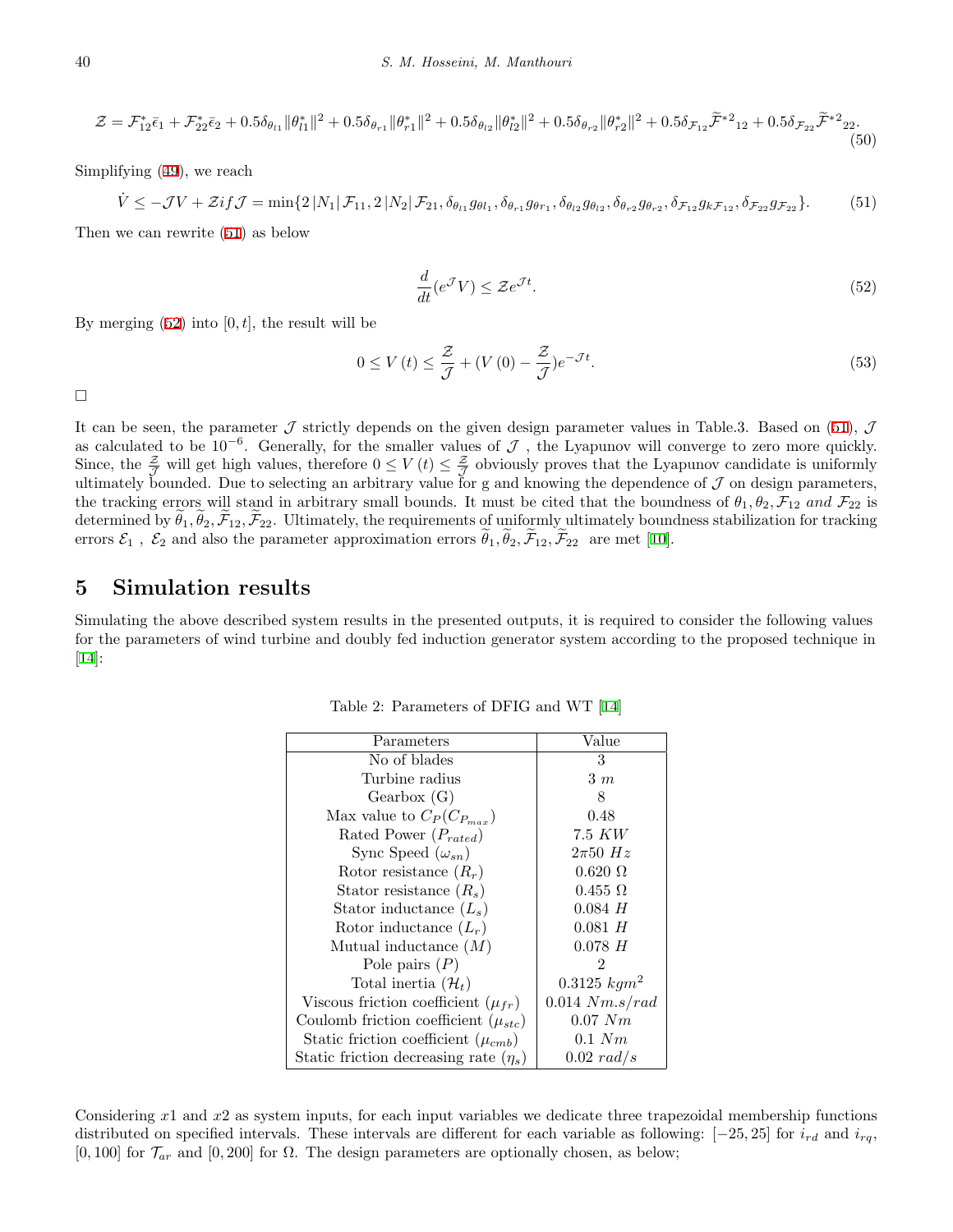| Parameters                            | Value                                 |
|---------------------------------------|---------------------------------------|
| $\mathcal{F}_{11} = 1200$             | $\mathcal{F}_{21} = 1500$             |
| $\epsilon_1=0.1$                      | $\epsilon_2=1$                        |
| $\delta_{\theta 1(r,l)} = 10^{-3}$    | $\delta_{\theta 2(r,l)} = 10^{-3}$    |
| $\delta_{\mathcal{F}_{12}} = 10^{-5}$ | $\delta_{\mathcal{F}_{22}} = 10^{-5}$ |
| $g_{\theta 1(r,l)} = 100$             | $g_{\theta 2(r,l)} = 100$             |
| $g_{F11} = 0.1$                       | $g_{F22} = 0.1$                       |

<span id="page-10-0"></span>Table 3: Chosen design parameter values



Figure 5: Wind speed variation profile

The operation of the system as shown in Figures [6-](#page-10-1)[11.](#page-12-7) Also, a brief comparison is conducted between type 1 adaptive fuzzy control (*T*1*AFC*) and type 2 adaptive fuzzy systems (*T2AFC*). This comparison is made by Mean Square Error (*MSE*) which can be calculated by ([54\)](#page-10-2).

Mean Square Error(MSE) = 
$$
\frac{1}{n} \sum (y - \hat{y})^2
$$
. (54)

<span id="page-10-2"></span>The electromagnetic torque and aerodynamic torque are clearly indicated in Figure [6](#page-10-1). Obviously declared, the type two adaptive fuzzy system approaches to the reference value more adequately, as the undershoot is much smaller in it, compared with the type one adaptive control system. Based on [\(54](#page-10-2)), the *MSE* for the error proposed in [\(23](#page-5-2)) is  $2.11 \times 10^{-55}$ , in contrast, the MSE for T1AFC gets the value of  $2.48 \times 10^{-27}$ . This comparison shows the functionality of *T2AFC* is more acceptable rather than *T1AFC*. Moreover, the adaptation time is less in *T2AFC* ( $8 \times 10^{-5}$  s) than *T*1*AFC* (1.9 × 10<sup>−4</sup> *s*).

<span id="page-10-1"></span>

Figure 6: Torque tracking error (*a*)  $T1AFC (MSE = 2.48 \times 10^{-27})$ , (*b*)  $T2AFC (MSE = 2.11 \times 10^{-55})$ 

Unlike the T2AFC, it can be seen in Figure [7](#page-11-0), the d-reference rotor side current over passes the reference current value in *T*1*AFC* and I cant converge to the reference value. Completely different from *T*1*AFC* with  $MSE = 4.49 \times 10^{-2}$ , the calculated *MSE* for  $T2AFC$  equals to  $2.73 \times 10^{-6}$ . Ignoring the malfunction of  $T1AFC$  to track the optimal values, a new comparison is conducted between these two methods. Shown in Figure [7](#page-11-0), the *ird* will be adapted faster in *T*2*AFC* ( $\approx$  1.25  $\times$  10<sup>−5</sup> *s*) rather than T1AFC ( $\approx$  2  $\times$  10<sup>−5</sup> *s*).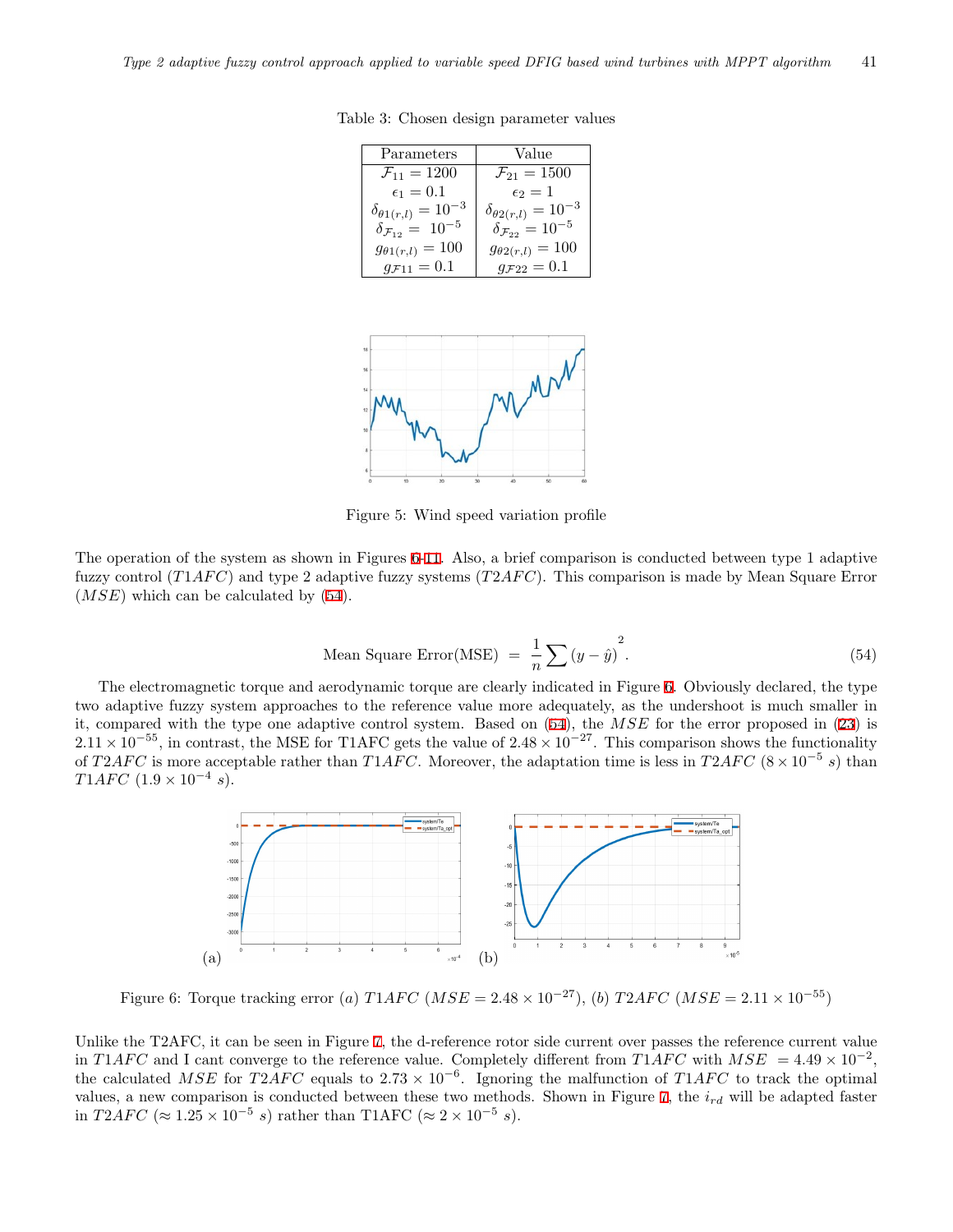<span id="page-11-0"></span>

Figure 7: d-axis rotor current tracking error (*a*)  $T1AFC (MSE = 4.49 \times 10^{-2})$ , (*b*)  $T2AFC(MSE = 2.73 \times 10^{-6})$ 

<span id="page-11-1"></span>Illustrated in Figure [8](#page-11-1), the generated power is compared for two proposed control techniques. It can be seen that the wind turbine produces higher power value by  $T2AFC$  in contrast with  $T1AFC$ .



Figure 8: Generated aerodynamic power (*a*) *T*1*AF C*, (*b*) *T*2*AF C*

<span id="page-11-2"></span>In theorical bases, it was described that the stator reactive power must be zero. Presented in Figure [9,](#page-11-2) the application of T2AFC helps to keep the stator reactive power at zero. Based on (2), the power coefficient is shown in Figure [10.](#page-11-3)



Figure 9: Stator reactive power  $(T2AFC)$ 



Figure 10: Power coefficient (*T2AFC*)

<span id="page-11-3"></span>Different factors such as parameter variations, existing dynamics may affect the system operation, but the proposed control approaches (*T*2*AF CandT*1*AF C*) show a chattering free behavior as indicated in Figure [11.](#page-12-7)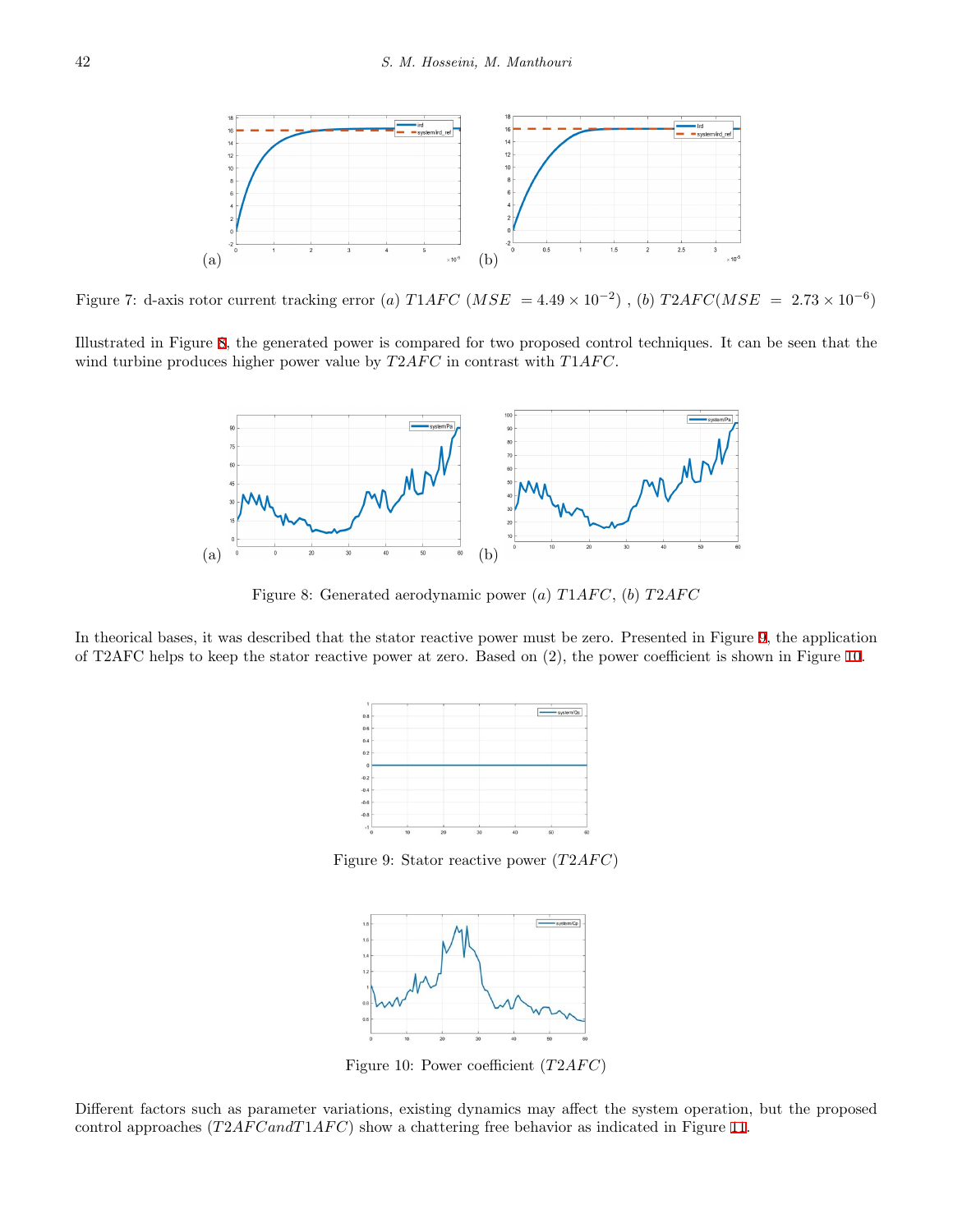<span id="page-12-7"></span>

Figure 11: Rotor control inputs  $(a) T1AFC$ ,  $(b) T2AFC$ 

### **6 Conclusion**

In presence of wind speed variations, an efficient wind turbine system is the one that is capable to transform the majority of mechanical energy into the current values by the application of a doubly fed induction generator. In this paper, the possibility of implementing the type 2 adaptive fuzzy control approach to a grid-connected variable speed DFIG-based wind turbine is assessed in detail. This assessment is conducted by given models and parameters. The control objectives are described as: Extracting the maximum power from the wind, derived from the aerodynamics and electromagnetic torques adaptation, and based on the grid needs, and the power factor must be fixed to an optimal value. Thanks to the proposed control approach, the extracted current and the calculated electromagnetic torque track the optimal aerodynamic torque value (Maximum Power Point Tracking Algorithm). The type two fuzzy system adequately approximates the nonlinearities, appeared in the tracking errors, and the uncertainties such as speed variations influencing the system behavior. All these issues are performed by considering the parameter variations and frictional influences. Furthermore, the Lyapunov stability analysis technique is used to produce the best adaptation laws for the controlling methods to adapt the adjustable fuzzy parameters. This system is robust enough to operate in presence of model uncertainties such as unknown parameters (structured uncertainties) and/or disturbances (unstructured uncertainties). Achieved from the simulations, and the comparison made between *T*2*AF C* and *T*1*AF C*, the presented approach operates better than *T*1*AF C*. It also proved that parameter approximation and tracking errors meet *UUB* stability. Also, it is tried to maintain the stator side reactive power at zero to satisfy the power unity factor. Consequently, this novel type 2 adaptive fuzzy control technique guarantees the robustness and stability of the system.

### **References**

- <span id="page-12-6"></span>[1] S. Andersson, A. Söderberg, S. Björklund, *Friction models for sliding dry, boundary and mixed lubricated contacts*, Tribology International, **40**(4) (2007), 580-587.
- <span id="page-12-4"></span>[2] A. Bektache, B. Boukhezzar, *Nonlinear predictive control of a DFIG-based wind turbine for power capture optimization*, International Journal of Electrical Power and Energy Systems, **101** (2018), 92-102.
- <span id="page-12-1"></span>[3] B. Beltran, M. E. H. Benbouzid, T. Ahmed-Ali, *High-order sliding mode control of a DFIG-based wind turbine for power maximization and grid fault tolerance*, Conference: Electric Machines and Drives Conference, 2009. IEMDC '09. IEEE International, 2009.
- <span id="page-12-2"></span>[4] B. Beltran, M. E. H. Benbouzid, T. Ahmed-Ali, *Second-order sliding mode control of a doubly-fed induction generator driven wind turbine*, IEEE Transactions on Energy Conversion, **27**(2) (2012), 261-269.
- <span id="page-12-3"></span>[5] Z. Boudjema, A. Meroufel, E. Bounadja, Y. Djeriri, *Nonlinear control of a doubly-fed induction generator supplied by a matrix converter for wind energy conversion systems*, Journal of Electrical Engineering, **13** (2013), 60-68.
- <span id="page-12-0"></span>[6] Z. Boudjema, T. Rachid, Y. Djeriri, A. Yahdou, *A novel direct torque control using second order continuous sliding mode of a doubly-fed induction generator for a wind energy conversion system*, Turkish Journal of Electrical Engineering and Computer Sciences, **25** (2017), 965-975.
- <span id="page-12-5"></span>[7] B. Boukhezzar, H. Siguerdidjane, *Nonlinear control of a variable-speed wind turbine using a two-mass model*, IEEE Transactions on Energy Conversion, **26** (2011), 149-162.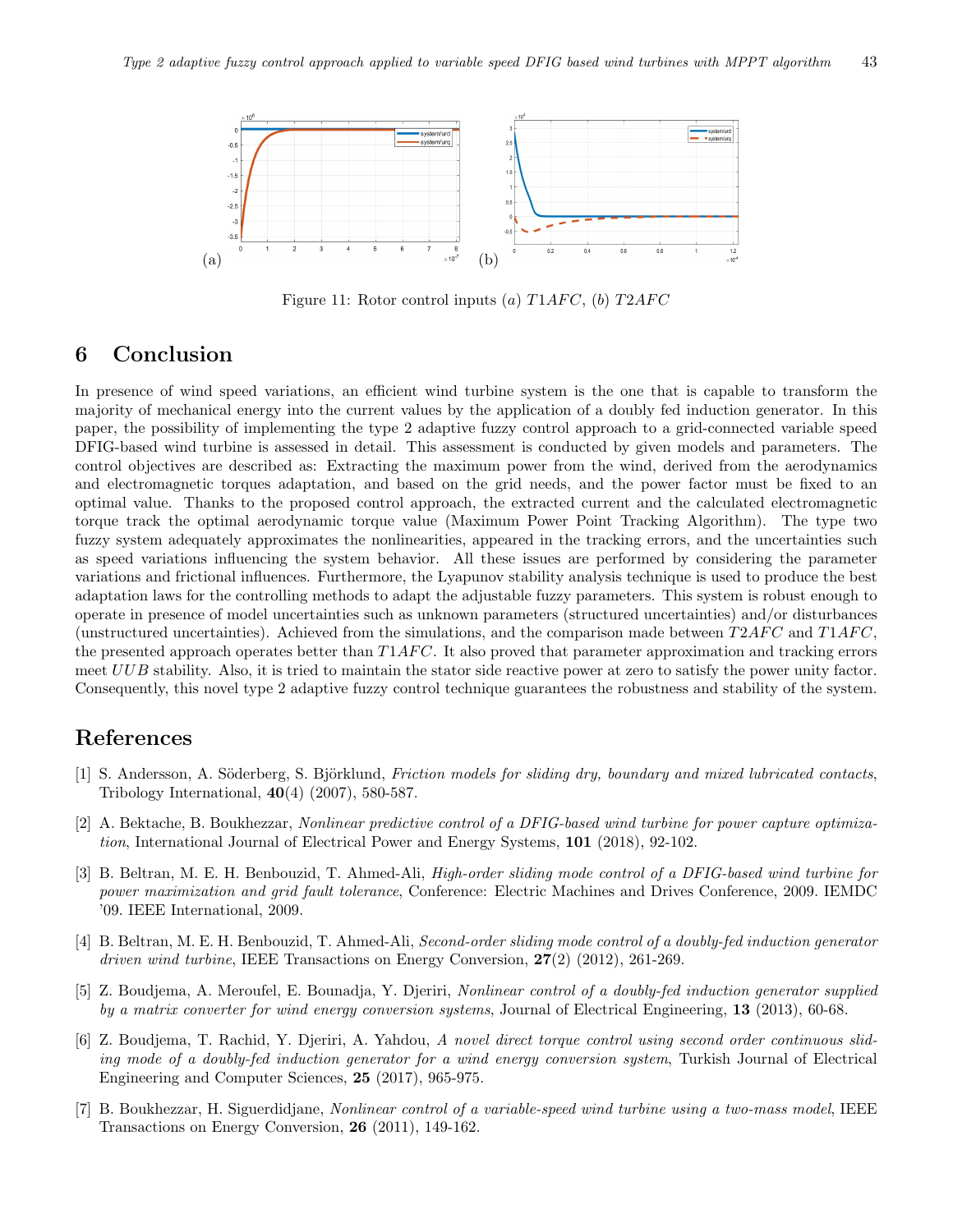- <span id="page-13-5"></span>[8] A. Boulkroune, N. Bounar, M. M*′*Saad, M. Farza, *Indirect adaptive fuzzy control scheme based on observer for nonlinear systems: A novel SPR-filter approach*, Neurocomputing, **135** (2014), 378-387, Doi: 10.1016/j.neucom.2013.12.011.
- <span id="page-13-15"></span>[9] A. Boulkroune, M. M*′*Saad, H. Chekireb, *Design of a fuzzy adaptive controller for MIMO nonlinear time-delay systems with unknown actuator nonlinearities and unknown control direction*, Information Sciences, **180**(24) (2010), 5041-5059.
- <span id="page-13-16"></span>[10] A. Boulkroune, M. Tadjine, M. M*′*Saad, M. Farza, *How to design a fuzzy adaptive controller based on observers for uncertain affine nonlinear systems*, Fuzzy Sets and Systems, **159**(8) (2008), 926-948.
- <span id="page-13-2"></span>[11] E. Bounadja, A. Djahbar, Z. Boudjema, *Variable structure control of a doubly-fed induction generator for wind energy conversion systems*, Energy Procedia, **50** (2014), 999-1007.
- <span id="page-13-13"></span>[12] N. Bounar, A. Boulkroune, F. Boudjema, *Adaptive fuzzy control of doubly-fed induction machine*, Control Engineering and Applied Informatics, **16** (2014), 98-110.
- <span id="page-13-8"></span>[13] N. Bounar, A. Boulkroune, F. Boudjema, M. M*′*Saad, M. Farza, *Adaptive fuzzy vector control for a doubly-fed induction motor*, Neurocomputing, **151** (2015), 756-769.
- <span id="page-13-17"></span>[14] N. Bounar, S. Labdai, A. Boulkroune, M. Farza, M. M*′*Saad, *Adaptive fuzzy control scheme for variable-speed wind turbines based on a doubly-fed induction generator*, Iranian Journal of Science and Technology, Transactions of Electrical Engineering, **44** (2020), 629-641.
- <span id="page-13-7"></span>[15] H. Chaoui, P. Sicard, *Adaptive fuzzy logic control of permanent magnet synchronous machines with nonlinear friction*, IEEE Transactions on Industrial Electronics, **59**(2) (2012), 1123-1133.
- <span id="page-13-14"></span>[16] M. Ghaemi, M. R. Akbarzadeh Totonchi, *Indirect adaptive interval type-2 PI sliding mode control for a class of uncertain nonlinear systems*, Iranian Journal of Fuzzy Systems, **11**(5) (2014), 1-21.
- <span id="page-13-3"></span>[17] B. Kiruthiga, *Implementation of first order sliding mode control of active and reactive power for DFIG based wind turbine*, International Journal of Informative and Futuristic Research, **2**(8) (2015), 2487-2497.
- <span id="page-13-0"></span>[18] X. Liu, Y. Han, C. Wang, *Second-order sliding mode control for power optimisation of DFIG-based variable speed wind turbine*, IET Renewable Power Generation, **11**(2) (2017), 408-418.
- <span id="page-13-1"></span>[19] M. I. Martinez, A. Susperregui, G. Tapia, *Second-order sliding-mode-based global control scheme for wind turbinedriven DFIGs subject to unbalanced and distorted grid voltage*, IET Electric Power Applications, **11**(6) (2017), 1013-1022.
- <span id="page-13-10"></span>[20] J. W. Moon, J. Gwon, J. W. Park, D. W. Kang, J. M. Kim, *Feedback linearization control of doubly-fed induction generator under an unbalanced voltage*, 8th International Conference on Power Electronics - ECCE Asia, (2011), 662-669.
- <span id="page-13-11"></span>[21] K. A. Naik, C. P. Gupta, E. Fernandez, *Design and implementation of interval type-2 fuzzy logic-PI based adaptive controller for DFIG based wind energy system*, International Journal of Electrical Power and Energy Systems, **115** (2020), 105468.
- <span id="page-13-12"></span>[22] F. A. Okou, O. Akhrif, M. Tarbouchi, *Design of a nonlinear robust adaptive controller for a grid-connected doublyfed induction generator wind turbine*, in 18th Mediterranean Conference on Control and Automation, MED10, (2010), 1603-1608.
- <span id="page-13-4"></span>[23] F. Poitiers, T. Bouaouiche, M. Machmoum, *Advanced control of a doubly-fed induction generator for wind energy conversion*, Electric Power Systems Research, **79** (2009), 1085-1096.
- <span id="page-13-9"></span>[24] M. M. Polycarpou, P. A. Ioannou, *A robust adaptive nonlinear control design*, in 1993 American Control Conference, (1993), 1365-1369.
- <span id="page-13-6"></span>[25] A. Sid Ahmed El Mehdi, M. ABID, *Fuzzy sliding mode control applied to a doubly fed induction generator for wind turbines*, Turkish Journal of Electrical Engineering and Computer Sciences, **23** (2015), 1673-1686, Doi: 10.3906/elk-1404-64.